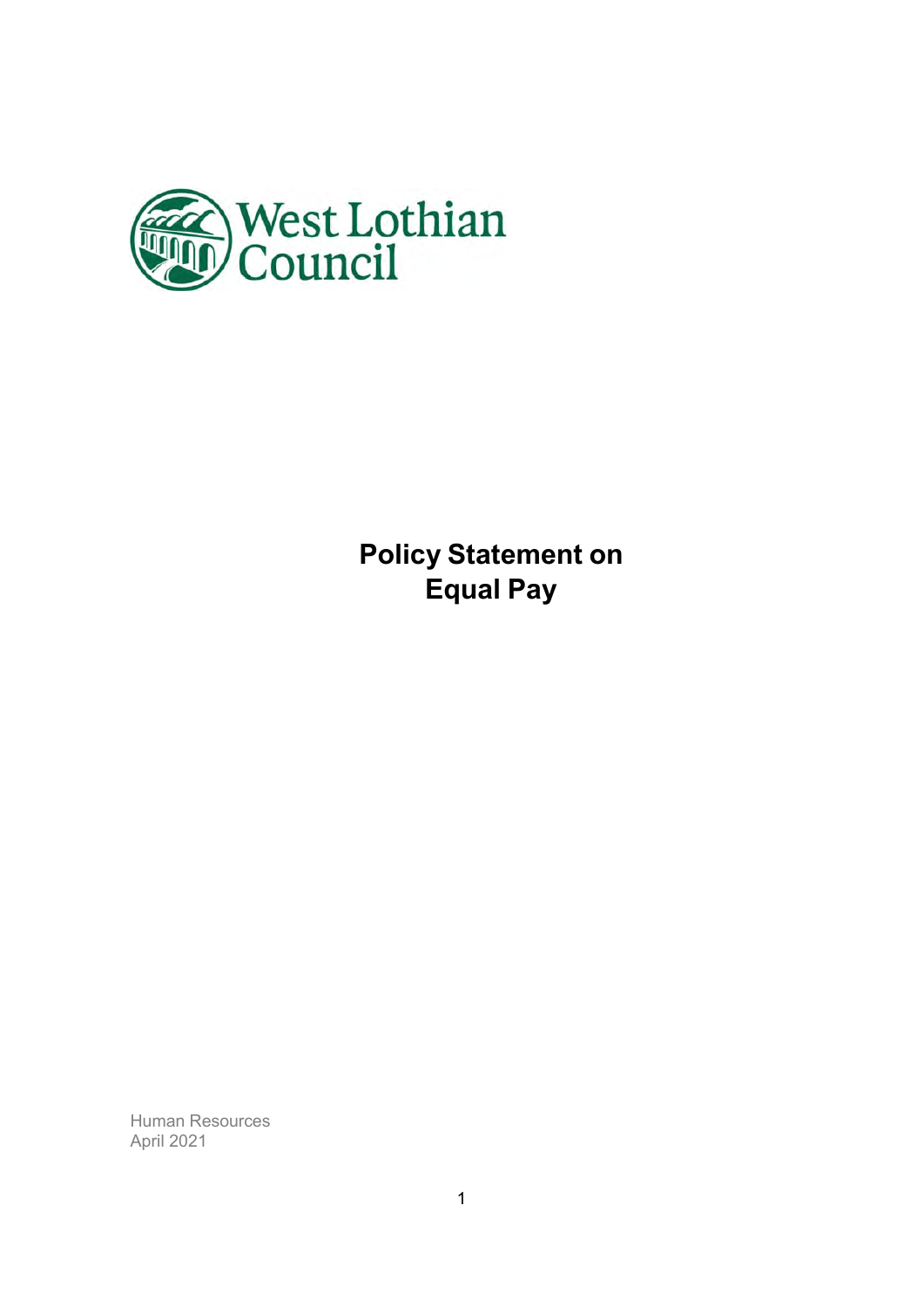#### **WEST LOTHIAN COUNCIL**

## **POLICY STATEMENT ON EQUAL PAY**

#### **1. Statement of Intent**

- 1.1 The council's Policy on Equality Employment and Service Provision sets out the organisation's commitment to eliminate discrimination, advance equality of opportunity and promote good relations between different groups.
- 1.2 A key consideration in meeting that commitment is the need to ensure that the council's pay, grading and benefit arrangements are transparent, based on objective criteria and free from unfair bias related to the protected characteristics covered by the Equality Act 2010. To achieve this objective the council will continuously monitor the application of its pay and grading systems with a view to identifying and eliminating any inequitable or unlawful pay practices.
- 1.3 The council will also monitor the application of other relevant employment policies and practices to ensure that they do not adversely impact on equality in respect of access to pay, benefits or career development.
- 1.4 By tackling the potential sources of pay discrimination and removing barriers to equality, the council believes it sends a positive message to both its workforce and customers alike.

## **2. Implementation**

- 2.1 With appropriate resources, the policy will be implemented through the application of sound and legally robust pay and reward practices supported and complemented by the initiatives and measures set out in the council's Corporate Equality Outcomes and Equality Mainstreaming Report.
- 2.2 Any proposed changes to pay and other associated employment practices will be subject to consultation with the recognised trade unions and other relevant stakeholders.
- 2.3 Following the implementation of Single Status across the Authority in 2007, the council operates measures to continue to monitor issues related to equal pay within the organisation.

#### **3. Scope**

3.1 This policy statement covers the four discrete employee groups comprising the council's workforce. Pay and conditions of service for each of those groups derive from separate Schemes of Pay and Conditions of Service negotiated nationally and supplemented where appropriate by local collective agreements.

The national negotiating bodies are:

- Scottish Joint Council for Local Government Employees;
- Scottish Joint Council for Craft Operatives:
- Scottish Negotiating Committee for Teachers; and
- Joint Negotiating Committee for Chief Officials of Local Authorities (Scotland).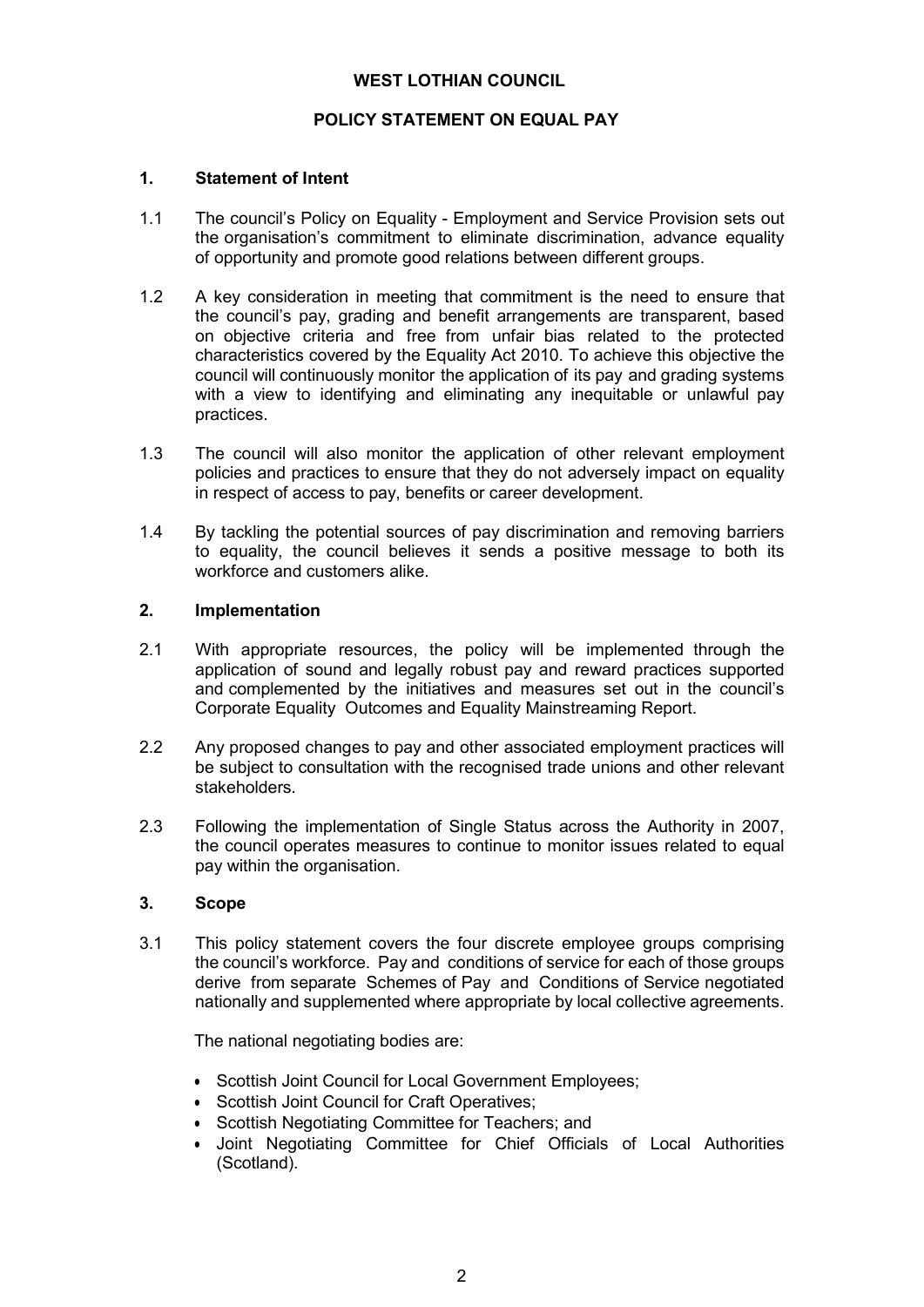## **4. Specific Actions**

- 4.1 In addition to addressing the priorities set out within the wider Corporate Equality Outcomes, the council is committed to implementing a number of other specific actions in relation to equal pay. Those actions are to:
	- In consultation with relevant trade unions, conduct regular equal pay reviews within the council and thereby:
		- identify and understand the reasons for any differences in pay within and between employee groups;
		- eliminate pay gaps/ differences that cannot satisfactorily be explained on grounds other than those relating to a protected characteristic;
	- Provide appropriate training and guidance on equal pay for those involved in determining pay and grading matters in terms of job evaluation, new appointments, progression, grievances and providing advice;
	- Gather evidence of the impact of caring responsibilities on the workforce, to identify whether career continuity and pay progression is being adversely affected, and set appropriate objectives for remedial action; and
	- Gather evidence on the extent of occupational segregation within the council and set appropriate objectives for remedial action as necessary.

## **5. Monitoring and Reporting**

- 5.1 In accordance with the requirement under the Public Sector Equality Duty, to publish data on the gender pay gap every two years, data on gender pay and gender occupational segregation in the council will be addressed in the biennial review of this policy. Information on the recruitment, development and retention of employees will also be published every two years as part of the council's Equality Mainstreaming Report.
- 5.2 Details of actions taken to implement the outcome of equality impact assessments will also be posted on the council's website and as part of the council's Equality Mainstreaming Report.

## **6. Review and Accountability**

- 6.1 This policy will be reviewed every two years through involvement with all relevant stakeholders and reported to the Council's Executive Committee.
- 6.2 The Head of Corporate Services, on behalf of the council's Corporate Management Team, has overall responsibility for implementation of the commitments outlined within this policy.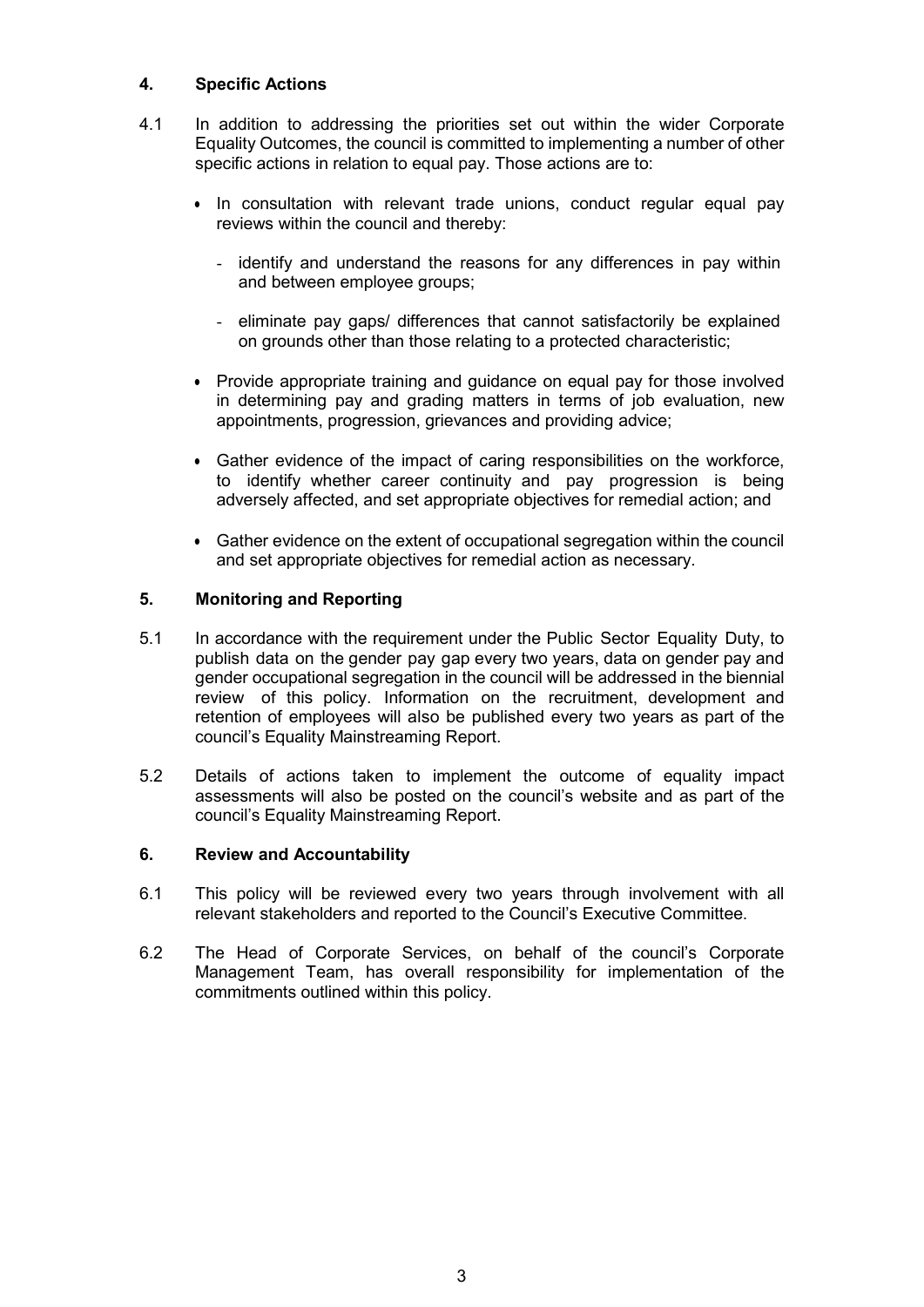# **7. Gender Pay Gap**

7.1 The council's gender pay gap as at March 2021 is set out below:

| <b>Gender</b> | <b>Number</b><br>of Staff | <b>Combined</b><br><b>Hourly Rate</b> | Average<br><b>Hourly Rate</b> |
|---------------|---------------------------|---------------------------------------|-------------------------------|
| Female        | 6056                      | £103,105.05                           | £17.03                        |
| Male          | 2165                      | £37,340.25                            | £17.25                        |
| Total         | 8221                      | £140,445.30                           | £17.08                        |

Standard Calculation

Male average salary – Female average salary = paygap (monetary)  $17.25 - 17.03 = 0.22$ 

Paygap (monetary) / male average salary x 100 = **paygap (%)**  $0.22 / 17.25 \times 100 = 1.27 \%$ 

## **West Lothian Council Gender Pay Gap = 1.3 %**

7.2 The council's mean gender pay gap for all employees has increased since last reported in the 2019 Equal Pay Statement when it was recorded as 0.52%. The council's current pay gap is lower than the average rate for Scottish Local Authorities (3.42%) as reported in the 2019/20 Local Government Benchmarking Framework.

## **8. Ethnicity Pay Gap**

8.1 The council's ethnicity pay gap as at March 2021 is set out below:

| <b>Ethnicity</b>       | <b>Number</b><br>of Staff | <b>Combined</b><br><b>Hourly Rate</b> | Average<br><b>Hourly Rate</b> |
|------------------------|---------------------------|---------------------------------------|-------------------------------|
| <b>Ethnic Minority</b> | 147                       | £2,634.94                             | £17.92                        |
| Other                  | 8074                      | £137,810.36                           | £17.07                        |
| Total                  | 8221                      | £140,445.30                           | £17.08                        |

## Standard Calculation

Other average salary – Ethnic Minority average salary = paygap (monetary)  $17.07 - 17.92 = -0.85$ 

Paygap (monetary) / other average salary x 100 = **paygap (%)**  $-0.85 / 17.07 \times 100 = -4.97 \%$ 

## **West Lothian Council Ethnicity Pay Gap = -5 %**

This is the first time the council has published its ethnicity pay gap. As part of a joint commitment, the Scottish Parliament's Equalities and Human Rights and Scottish Government are calling on employers in the public sector to review their recruitment procedures and publish the "pay gap" faced by ethnic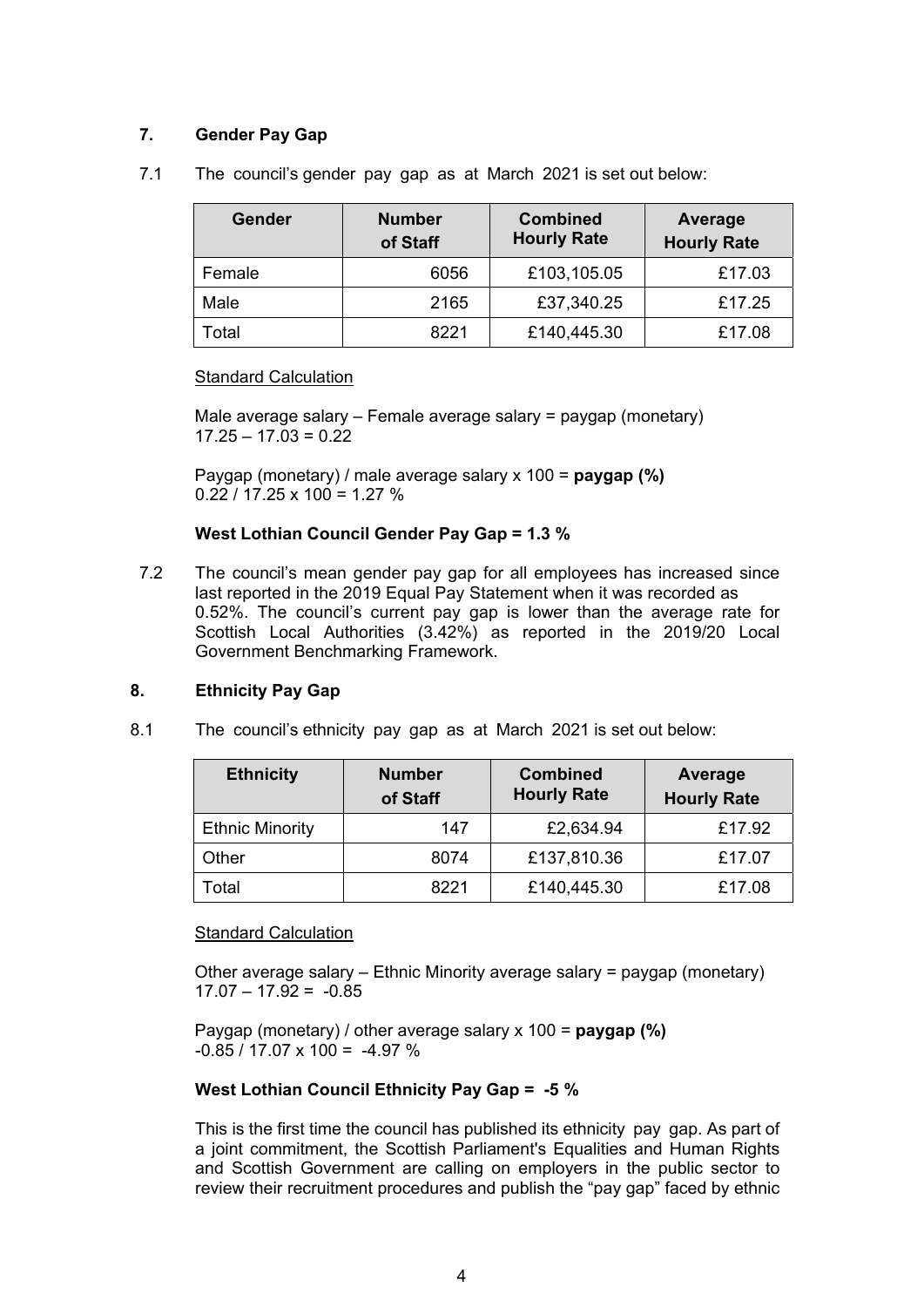minority groups in order to confront, and address, issues of race inequality.

## **9. Occupational Segregation**

- 9.1 The council recognises that occupational segregation is one of the key barriers which prevents women and men from fulfilling their potential, and consequently contributes to the gender pay gap.
- 9.2 At the same time, it can have a damaging impact due to the segmentation of men and women into different types of employment; segmentation that can fail to make the most efficient use of the potential workforce, can contribute to skills deficits and can hold back productivity.
- 9.2.1 The challenge for the council is therefore to address the inherent issues relating to horizontal segregation in the service areas currently dominated by either female or male employees.
- 9.2.2 Occupational segregation is identified within the council's Corporate Equality Outcomes 2021-2025 as a significant priority for focus over the period.
- 9.2.3 The tables below outline the council's data on sex based occupational segregation. In addition, in line with the reporting requirements, information is provided on occupational segregation in relation to ethnicity and disability.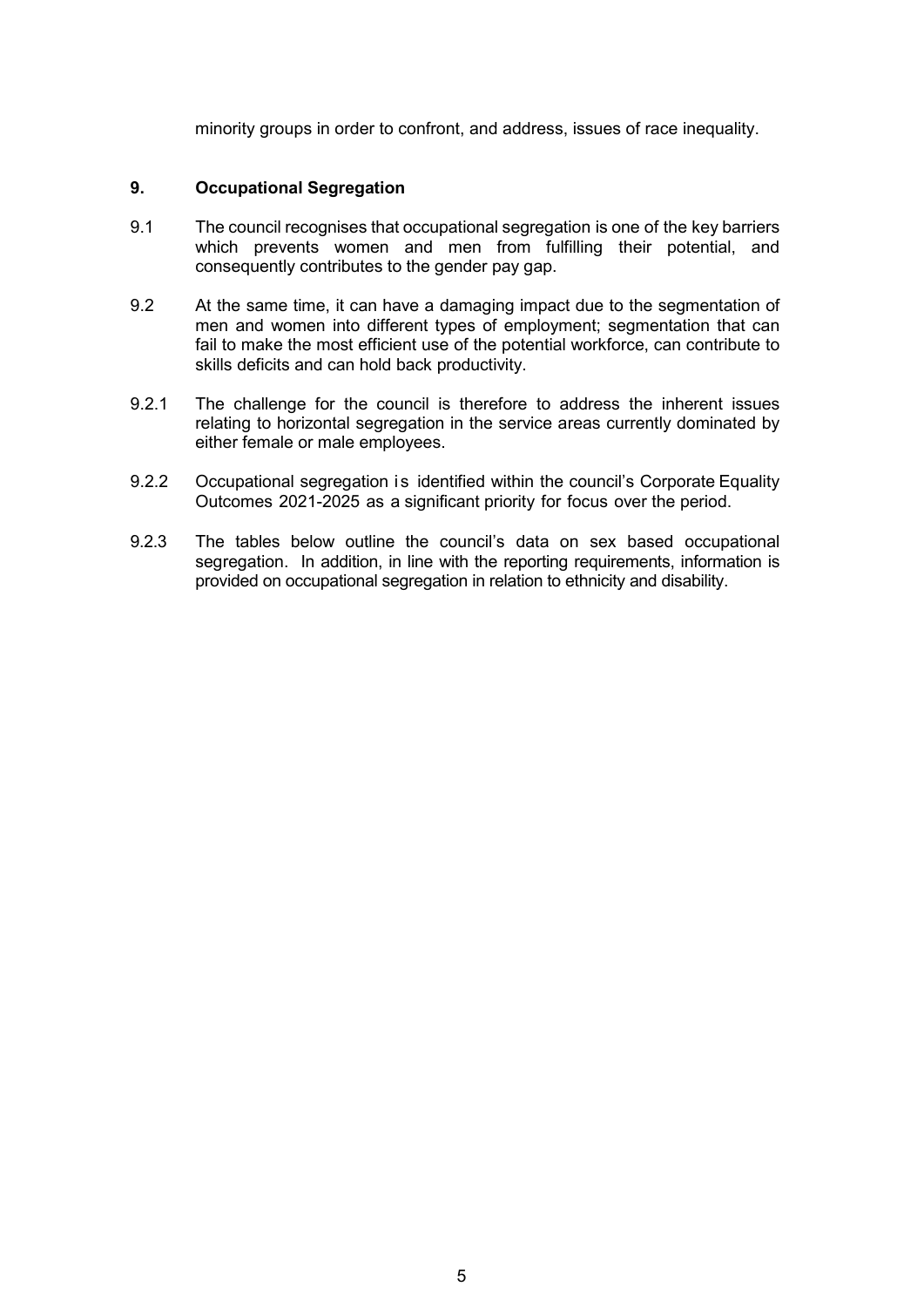#### **WEST LOTHIAN COUNCIL OCCUPATIONAL SEGREGATION BY SEX AS AT FEBRUARY 2021**

|                                               |                                          |             |                          |   |   |                |                         |                 |                |                | <b>Salary Bands</b> |                |                |                         |              |              |                           |                   |       |                 |                          |
|-----------------------------------------------|------------------------------------------|-------------|--------------------------|---|---|----------------|-------------------------|-----------------|----------------|----------------|---------------------|----------------|----------------|-------------------------|--------------|--------------|---------------------------|-------------------|-------|-----------------|--------------------------|
| <b>Service Area</b>                           | <b>Functional Area</b>                   | Sex         | Apprentice<br>/ Graduate | A | в | $\mathbf c$    | D                       | Е               | F.             | G              | н                   | $\mathbf{I}$   | J              | K                       | L            | M            | $\boldsymbol{\mathsf{N}}$ | Chief<br>Officers | Psych | <b>Teachers</b> | Grand<br><b>Total</b>    |
| Chief Executive, Finance                      | Anti Poverty Service                     | $\mathsf F$ |                          |   |   |                | $\overline{2}$          | 35              | 19             | 12             | $\mathbf{1}$        | $\overline{2}$ |                |                         |              | $\mathbf{1}$ |                           |                   |       |                 | 72                       |
| & Property                                    |                                          | M           |                          |   |   |                |                         | 11              | 5 <sub>5</sub> | 6              |                     | $\overline{2}$ |                |                         |              |              |                           |                   |       |                 | 24                       |
|                                               | Audit Risk and Counter                   | F           |                          |   |   |                |                         |                 |                | $\mathbf{1}$   |                     |                | $\mathbf{1}$   |                         |              |              |                           |                   |       |                 | $\overline{2}$           |
|                                               | Fraud                                    | M           |                          |   |   |                |                         |                 |                | $\overline{2}$ | $\mathbf{1}$        | $\mathbf{1}$   |                |                         |              | $\mathbf{1}$ |                           |                   |       |                 | $\overline{\phantom{a}}$ |
|                                               | Chief Exec/Finance/Prop                  | $\mathsf F$ |                          |   |   |                |                         |                 |                |                |                     |                |                |                         |              |              |                           |                   |       |                 |                          |
|                                               | Management Team                          | M           |                          |   |   |                |                         |                 |                |                |                     |                |                |                         |              |              |                           | $\mathbf{1}$      |       |                 | $\mathbf{1}$             |
|                                               | Chief Executive Office<br>Management and | F           |                          |   |   |                |                         |                 | $\mathbf{1}$   |                | $\overline{2}$      | $\overline{2}$ |                |                         |              |              |                           |                   |       |                 | $\overline{\mathbf{5}}$  |
|                                               | Support                                  | M           |                          |   |   |                |                         |                 | $\mathbf{1}$   |                |                     |                |                |                         |              | 1            |                           |                   |       |                 | $\overline{2}$           |
|                                               | <b>Construction Services</b>             | F           |                          |   |   |                |                         |                 |                | 5              | 6                   |                |                |                         |              |              |                           |                   |       |                 | 11                       |
|                                               |                                          | M           |                          |   |   | $\overline{2}$ |                         |                 |                | 16             | 9                   | $\overline{3}$ | 1              |                         |              |              |                           |                   |       |                 | 31                       |
|                                               | <b>Financial Management</b>              | F           |                          |   |   |                | $\overline{\mathbf{5}}$ |                 | $\overline{4}$ | $\overline{4}$ | $\overline{4}$      | $\overline{4}$ | $\overline{2}$ | $\overline{3}$          |              |              |                           |                   |       |                 | 26                       |
|                                               |                                          | M           |                          |   |   |                | $\overline{2}$          | $\mathbf{1}$    | $\mathbf{1}$   | $\overline{4}$ | $\mathbf{1}$        | $\mathbf{1}$   | $\mathbf{1}$   |                         |              |              | $\mathbf{1}$              |                   |       |                 | 12                       |
|                                               | <b>Property Management</b>               | $\mathsf F$ |                          |   |   | 1              |                         | 5 <sup>5</sup>  |                |                | $\overline{3}$      |                |                |                         |              |              |                           |                   |       |                 | $\overline{9}$           |
|                                               | and Development                          | M           |                          |   |   | $2^{\circ}$    | 6                       |                 | $\mathbf{1}$   | $\mathbf{1}$   | $\overline{3}$      | 5 <sup>5</sup> |                | $\overline{2}$          |              | $\mathbf{1}$ |                           |                   |       |                 | 21                       |
|                                               | Revenues                                 | $\mathsf F$ |                          |   |   | 5 <sup>1</sup> |                         | $\overline{23}$ | 10             |                | $\overline{3}$      |                |                |                         |              |              |                           |                   |       |                 | 41                       |
|                                               |                                          | М           |                          |   |   | $\mathbf{1}$   |                         | $\overline{7}$  | 5              |                |                     |                |                |                         | $\mathbf{1}$ |              |                           |                   |       |                 | 14                       |
| <b>Chief Executive/Finance/Property Total</b> |                                          |             |                          |   |   | 11             | 15                      | 82              | 47             | 51             | 33                  | 20             | 5              | $\overline{\mathbf{5}}$ | $\mathbf{1}$ | 4            | $\mathbf{1}$              | $\mathbf{1}$      |       |                 | 276                      |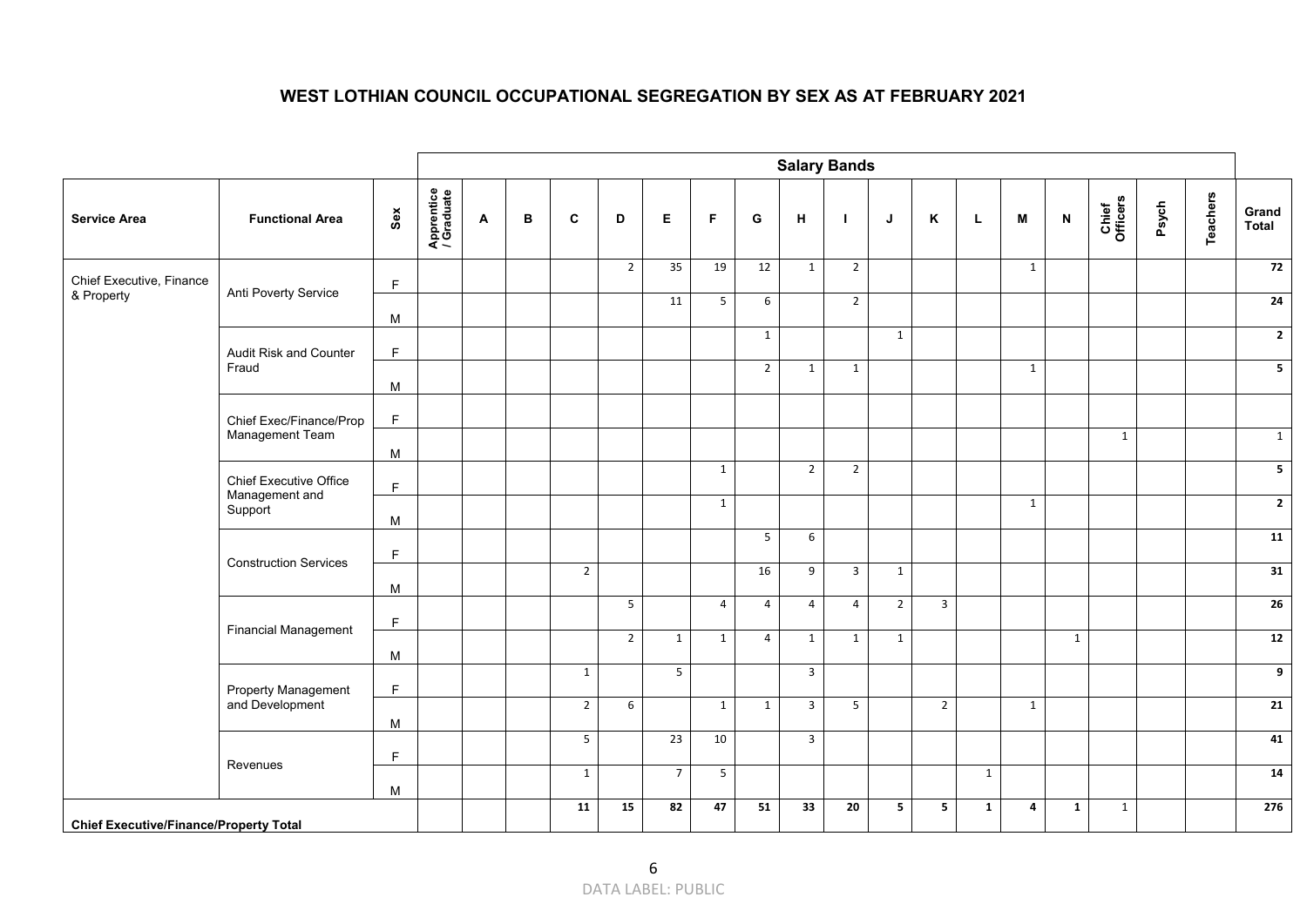|                                 |                                              |             |                          |   |   |                |                |                |                |                |                | <b>Salary Bands</b> |                     |                |              |              |                           |                   |       |                 |                         |
|---------------------------------|----------------------------------------------|-------------|--------------------------|---|---|----------------|----------------|----------------|----------------|----------------|----------------|---------------------|---------------------|----------------|--------------|--------------|---------------------------|-------------------|-------|-----------------|-------------------------|
| <b>Service Area</b>             | <b>Functional Area</b>                       | Sex         | Apprentice<br>/ Graduate | A | B | $\mathbf c$    | D              | E              | F              | G              | н              | Т.                  | J                   | Κ              | L            | M            | $\boldsymbol{\mathsf{N}}$ | Chief<br>Officers | Psych | <b>Teachers</b> | Grand<br>Total          |
| Corporate Services              | Corporate                                    | $\mathsf F$ |                          |   |   |                |                | $\mathbf{1}$   | $\mathbf{1}$   |                |                |                     |                     |                |              |              |                           |                   |       |                 | $\overline{2}$          |
|                                 | Communications                               | M           |                          |   |   |                |                |                |                | $\overline{2}$ |                | $\overline{2}$      |                     |                | $\mathbf{1}$ |              |                           |                   |       |                 | $\overline{\mathbf{5}}$ |
|                                 | Corporate Management                         | $\mathsf F$ |                          |   |   |                |                |                |                |                |                |                     |                     |                |              |              |                           | $\overline{1}$    |       |                 | $\mathbf{1}$            |
|                                 | Team                                         |             |                          |   |   |                |                |                |                |                |                |                     |                     |                |              |              |                           | $\sqrt{2}$        |       |                 | $\overline{2}$          |
|                                 |                                              | M           |                          |   |   |                |                |                |                |                |                |                     |                     |                |              |              |                           | $\mathbf{1}$      |       |                 | $\overline{1}$          |
|                                 | <b>Corporate Services</b><br>Management Team | $\mathsf F$ |                          |   |   |                |                |                |                |                |                |                     |                     |                |              |              |                           |                   |       |                 |                         |
|                                 |                                              | M           |                          |   |   |                |                |                |                |                |                |                     |                     |                |              |              |                           |                   |       |                 |                         |
|                                 | HR & Support Services                        | $\mathsf F$ |                          |   |   | 15             | 14             | 16             | 10             | $\overline{5}$ | 3 <sup>1</sup> | 5                   | $\overline{2}$      | $\mathbf{1}$   |              |              | $\overline{1}$            |                   |       |                 | 72                      |
|                                 |                                              | M           |                          |   |   | $\mathbf{1}$   | $\mathbf{3}$   |                | $\overline{3}$ | $\mathbf{1}$   | $\overline{5}$ | $\mathbf{1}$        |                     |                |              |              |                           |                   |       |                 | 14                      |
|                                 |                                              | $\mathsf F$ |                          |   |   |                | $\overline{1}$ | $\overline{2}$ | $\overline{2}$ |                | $\overline{4}$ | $\overline{4}$      |                     |                | $\mathbf{1}$ |              |                           |                   |       |                 | 14                      |
|                                 | Information Technology                       | M           |                          |   |   |                |                | 3              | 12             |                | 10             | $6\phantom{.}6$     | $\mathbf{1}$        |                | $\mathbf{1}$ |              | $\overline{1}$            |                   |       |                 | 34                      |
|                                 |                                              |             |                          |   |   | $\overline{2}$ |                | 4              |                | $\overline{7}$ | $\overline{5}$ | $\overline{2}$      | $\overline{\omega}$ |                |              |              | $\overline{1}$            |                   |       |                 | 24                      |
|                                 | <b>Legal Services</b>                        | $\mathsf F$ |                          |   |   |                |                |                | $\mathbf{1}$   |                | $\overline{2}$ |                     |                     |                |              |              |                           |                   |       |                 | $\overline{\mathbf{3}}$ |
|                                 |                                              | M           |                          |   |   |                |                |                |                |                |                |                     |                     |                |              |              |                           |                   |       |                 |                         |
|                                 | Performance &                                | $\mathsf F$ |                          |   |   |                |                | $\mathbf{1}$   |                | $\mathbf{1}$   | 5              |                     |                     |                | $\mathbf{1}$ |              |                           |                   |       |                 | $\overline{\mathbf{8}}$ |
|                                 | Improvement                                  | ${\sf M}$   |                          |   |   | $\mathbf{1}$   |                |                |                |                | $\overline{2}$ | $\mathbf{1}$        |                     |                |              |              |                           |                   |       |                 | $\overline{\mathbf{4}}$ |
|                                 |                                              | $\mathsf F$ |                          |   |   | $\overline{2}$ | $\mathbf{1}$   |                |                | $\overline{3}$ | $\overline{2}$ | $\mathbf{1}$        |                     |                |              | $\mathbf{1}$ |                           |                   |       |                 | 10                      |
|                                 | Procurement                                  |             |                          |   |   |                | $\overline{1}$ |                |                | $\mathbf{1}$   | $\mathbf{1}$   | $\mathbf{1}$        |                     |                |              |              |                           |                   |       |                 | $\overline{4}$          |
|                                 |                                              | M           |                          |   |   |                |                |                |                |                | 3              | $\mathbf{1}$        | $\overline{2}$      | $\overline{1}$ |              | $\mathbf{1}$ |                           |                   |       |                 |                         |
|                                 | Transformational<br>Change                   | F           |                          |   |   |                |                |                | $\overline{2}$ |                |                | $\mathbf{1}$        |                     |                |              |              | $\overline{1}$            |                   |       |                 | 8                       |
|                                 |                                              | M           |                          |   |   | 21             | 20             | 27             | 31             | 20             | 42             | 25                  | 8                   | $\mathbf{2}$   | 4            | $\mathbf{2}$ | $\overline{4}$            | 4                 |       |                 | $\mathbf{1}$<br>210     |
| <b>Corporate Services Total</b> |                                              |             |                          |   |   |                |                |                |                |                |                |                     |                     |                |              |              |                           |                   |       |                 |                         |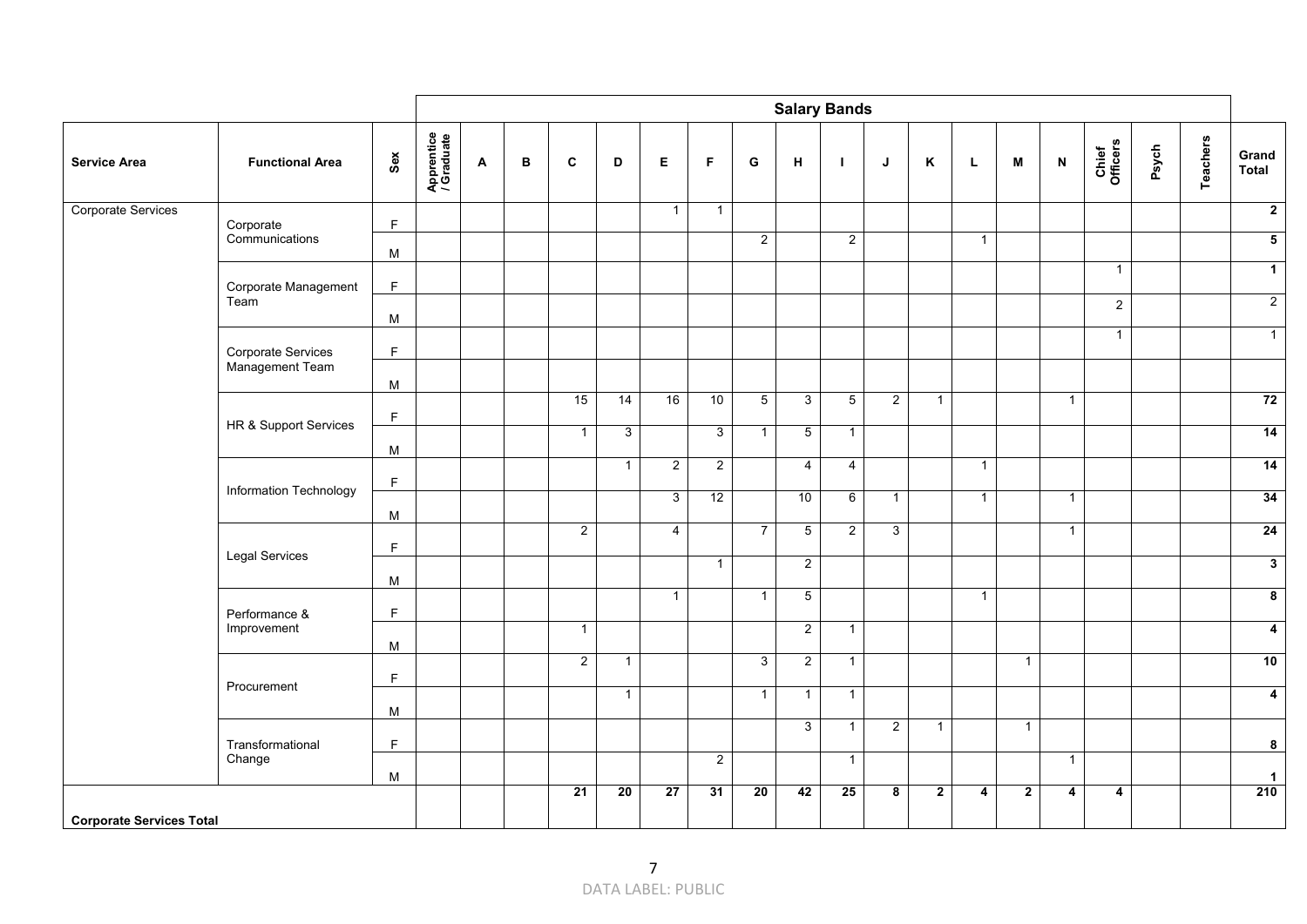|                           |                                 |             |                          |              |   |                 |                |                 |                 |                |                | <b>Salary Bands</b> |                |              |   |              |                           |                   |            |                |                         |
|---------------------------|---------------------------------|-------------|--------------------------|--------------|---|-----------------|----------------|-----------------|-----------------|----------------|----------------|---------------------|----------------|--------------|---|--------------|---------------------------|-------------------|------------|----------------|-------------------------|
| <b>Service Area</b>       | <b>Functional Area</b>          | Sex         | Apprentice<br>/ Graduate | A            | в | C               | D              | E               | F               | G              | н              | л.                  | J              | Κ            | L | M            | $\boldsymbol{\mathsf{N}}$ | Chief<br>Officers | Psych      | Teachers       | Grand<br>Total          |
| <b>Education Services</b> | <b>Additional Support Need</b>  | F           |                          |              |   | 3               | 175            | $\overline{8}$  | $\overline{5}$  |                |                |                     |                |              |   |              |                           |                   |            | 104            | 295                     |
|                           | Schools                         | M           |                          |              |   |                 | 10             | $5\phantom{.0}$ | $\mathbf{1}$    |                |                | $\mathbf{1}$        |                |              |   |              |                           |                   |            | 28             | 45                      |
|                           | <b>Education Psychology</b>     | $\mathsf F$ |                          |              |   |                 | $\mathbf{1}$   | $\mathbf{1}$    |                 | $\mathbf{1}$   |                |                     |                |              |   |              |                           |                   | 11         | $\overline{1}$ | 15                      |
|                           | Service                         | M           |                          |              |   |                 |                |                 |                 |                |                |                     |                |              |   |              |                           |                   | $\sqrt{2}$ |                | $\overline{2}$          |
|                           | <b>Education Services</b>       | $\mathsf F$ |                          |              |   |                 |                |                 |                 |                |                |                     |                |              |   |              |                           |                   |            |                |                         |
|                           | Management Team                 | M           |                          |              |   |                 |                |                 |                 |                |                |                     |                |              |   |              |                           | $\overline{1}$    |            |                | $\mathbf{1}$            |
|                           |                                 | F           |                          |              |   |                 | 28             | $\overline{2}$  |                 | $\mathbf{1}$   |                |                     |                |              |   | $\mathbf{1}$ |                           |                   |            | $\overline{5}$ | 37                      |
|                           | Inclusion and Wellbeing         | M           |                          |              |   |                 | $\mathbf{1}$   |                 |                 |                |                |                     |                |              |   |              |                           |                   |            |                | $\mathbf{1}$            |
|                           | Learning Policy and             | $\mathsf F$ |                          |              |   | $\overline{3}$  | 22             | 12              | 14              | 13             | $\overline{3}$ | $\mathbf{1}$        | $\overline{2}$ | $\mathbf{1}$ |   |              |                           |                   |            | $\mathbf{1}$   | 72                      |
|                           | Performance                     | M           |                          |              |   | 3               | 8              | 4               | $\mathbf{3}$    | 6              | 5              |                     |                |              |   | $\mathbf{1}$ |                           |                   |            | $\overline{3}$ | 33                      |
|                           |                                 | F           |                          | 24           |   | 506             | 142            | 366             | 91              |                | 17             |                     |                |              |   |              |                           |                   |            | 1102           | 2248                    |
|                           | <b>Primary Schools</b>          | M           |                          | $\mathbf{1}$ |   | $\overline{11}$ | $\mathbf{1}$   | 8               | $\mathbf{1}$    |                |                |                     |                |              |   |              |                           |                   |            | 104            | 126                     |
|                           | Quality Improvement             | $\mathsf F$ |                          |              |   |                 | $\mathbf{1}$   | $\overline{1}$  | $\mathbf{1}$    | $\mathbf{1}$   | $\mathbf{1}$   |                     |                |              |   |              |                           |                   |            | 20             | 25                      |
|                           | Team                            | M           |                          |              |   |                 |                |                 |                 | $\overline{2}$ |                |                     |                |              |   |              |                           |                   |            | $\overline{7}$ | $\overline{\mathbf{g}}$ |
|                           | Secondary Schools               | $\mathsf F$ |                          | $\mathbf{1}$ |   | 134             | 42             | 16              | $\overline{21}$ |                | 6              | 10                  |                |              |   |              |                           |                   |            | 610            | 840                     |
|                           |                                 | M           |                          |              |   | 8               | $\overline{2}$ | 14              | 11              |                | $\overline{2}$ | $\overline{2}$      |                |              |   |              |                           |                   |            | 298            | 337                     |
|                           | <b>Strategic Resources</b>      | $\mathsf F$ |                          |              |   |                 | $\mathbf{1}$   | $\mathbf{1}$    |                 | 18             |                |                     |                |              |   | $\mathbf{1}$ |                           |                   |            | 13             | 34                      |
|                           |                                 | M           |                          |              |   |                 | $\mathbf{1}$   |                 |                 | $\overline{7}$ | $\mathbf{1}$   |                     | $\mathbf{1}$   |              |   |              |                           |                   |            | $\overline{9}$ | 19                      |
|                           | <b>Education Services Total</b> |             |                          | 26           |   | 668             | 435            | 438             | 148             | 49             | 35             | 14                  | $\mathbf{3}$   | $\mathbf{1}$ |   | $\mathbf{3}$ |                           | $\mathbf{1}$      | 13         | 2305           | 4139                    |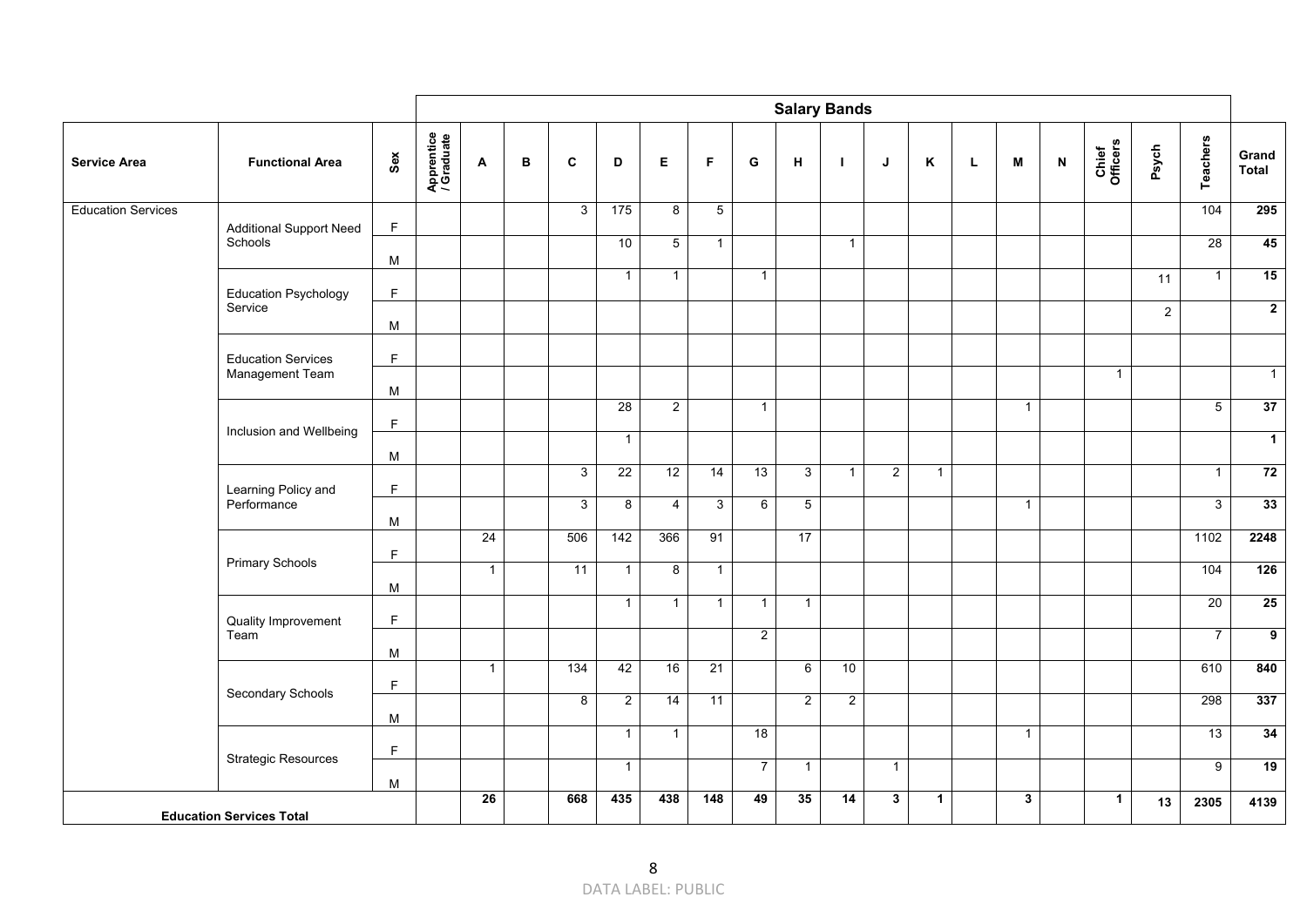|                                              |                                                   |                         |                          |   |   |                |                |                  |                         |                |                | <b>Salary Bands</b> |                |                |              |              |                           |                   |       |                 |                         |
|----------------------------------------------|---------------------------------------------------|-------------------------|--------------------------|---|---|----------------|----------------|------------------|-------------------------|----------------|----------------|---------------------|----------------|----------------|--------------|--------------|---------------------------|-------------------|-------|-----------------|-------------------------|
| <b>Service Area</b>                          | <b>Functional Area</b>                            | $\mathsf{Se}\mathsf{x}$ | Apprentice<br>/ Graduate | A | в | $\mathbf{C}$   | D              | E                | F                       | G              | H              | -1                  | J              | Κ              | L            | M            | $\boldsymbol{\mathsf{N}}$ | Chief<br>Officers | Psych | <b>Teachers</b> | Grand<br>Total          |
| Housing, Customer &                          | <b>Building Services</b>                          | $\mathsf F$             | 2                        |   |   | $\overline{2}$ | 8              | 10               | $5\phantom{.0}$         | $\mathbf{3}$   |                |                     |                |                |              |              |                           |                   |       |                 | 30                      |
| <b>Building</b>                              |                                                   | M                       | 30                       |   |   | 35             | 35             | 186              | 67                      | 26             | 8              | $\mathbf{1}$        | $\overline{2}$ |                |              | $\mathbf{1}$ |                           |                   |       |                 | 391                     |
|                                              | <b>Customer &amp; Community</b>                   | F.                      | $\overline{1}$           |   |   | 22             | 63             | $\overline{7}$   |                         | 11             |                | $\overline{2}$      |                |                |              |              |                           |                   |       |                 | 106                     |
|                                              | Services                                          | M                       | $\mathbf{1}$             |   |   | $\overline{4}$ | 24             | $\overline{3}$   | $\overline{1}$          | $\mathbf{1}$   |                | $\mathbf{1}$        |                |                |              | $\mathbf{1}$ |                           |                   |       |                 | 36                      |
|                                              | <b>Customer Service</b>                           | $\mathsf F$             |                          |   |   |                | 26             | 23               |                         | 9              |                | $\overline{1}$      |                |                |              |              |                           |                   |       |                 | 59                      |
|                                              | Centre                                            | M                       |                          |   |   |                | $\overline{5}$ | 6                |                         |                |                |                     |                |                |              |              |                           |                   |       |                 | 11                      |
|                                              | Housing, Customer &<br><b>Building Management</b> | F                       |                          |   |   |                |                |                  |                         |                |                |                     |                |                |              |              |                           | $\mathbf{1}$      |       |                 | $\mathbf{1}$            |
|                                              | Team                                              | M                       |                          |   |   |                |                |                  |                         |                |                |                     |                |                |              |              |                           |                   |       |                 |                         |
|                                              | Housing Management                                | $\mathsf F$             |                          |   |   | $\overline{2}$ |                | $\overline{1}$   | 16                      | 31             | $\overline{4}$ |                     |                |                | $\mathbf{1}$ |              |                           |                   |       |                 | 55                      |
|                                              | and Community Safety                              | M                       |                          |   |   |                |                |                  | $\overline{\mathbf{8}}$ | $\overline{7}$ | $\overline{2}$ |                     |                |                |              |              |                           |                   |       |                 | 17                      |
|                                              | <b>Housing Need</b>                               | E                       |                          |   |   |                | $\mathbf{1}$   | $\overline{5}$   | 34                      | $\mathbf{3}$   | $\overline{4}$ | $\overline{2}$      |                |                |              |              | $\overline{1}$            |                   |       |                 | 50                      |
|                                              |                                                   | M                       |                          |   |   | $\mathbf{1}$   |                | $\overline{1}$   | 14                      | $\mathbf{3}$   | $\overline{2}$ | $2^{\circ}$         |                |                |              |              |                           |                   |       |                 | 23                      |
|                                              | Housing Performance                               | $\mathsf F$             |                          |   |   |                |                |                  |                         | 9              |                | $\overline{1}$      |                |                | $\mathbf{1}$ |              |                           |                   |       |                 | 11                      |
|                                              | and Change                                        | M                       |                          |   |   |                |                |                  | $\overline{2}$          |                |                | $\overline{2}$      |                | $\overline{1}$ |              |              |                           |                   |       |                 | $\overline{5}$          |
|                                              | Housing Strategy and                              | F                       |                          |   |   |                |                | $\mathbf{1}$     |                         | $\mathbf{3}$   |                | 3                   |                |                |              |              | $\overline{1}$            |                   |       |                 | $\overline{\mathbf{8}}$ |
|                                              | Development<br>M                                  |                         |                          |   |   |                |                |                  |                         | 6              | $\mathbf{1}$   | $\mathbf{1}$        | $\mathbf{1}$   |                | $\mathbf{1}$ |              |                           |                   |       |                 | 10                      |
| <b>Housing Customer &amp; Building Total</b> |                                                   |                         | 34                       |   |   | 66             | 162            | $\overline{243}$ | 147                     | 112            | 21             | 16                  | $\mathbf{3}$   | $\mathbf{1}$   | $\mathbf{3}$ | $\mathbf{2}$ | $\overline{2}$            | $\mathbf{1}$      |       |                 | 813                     |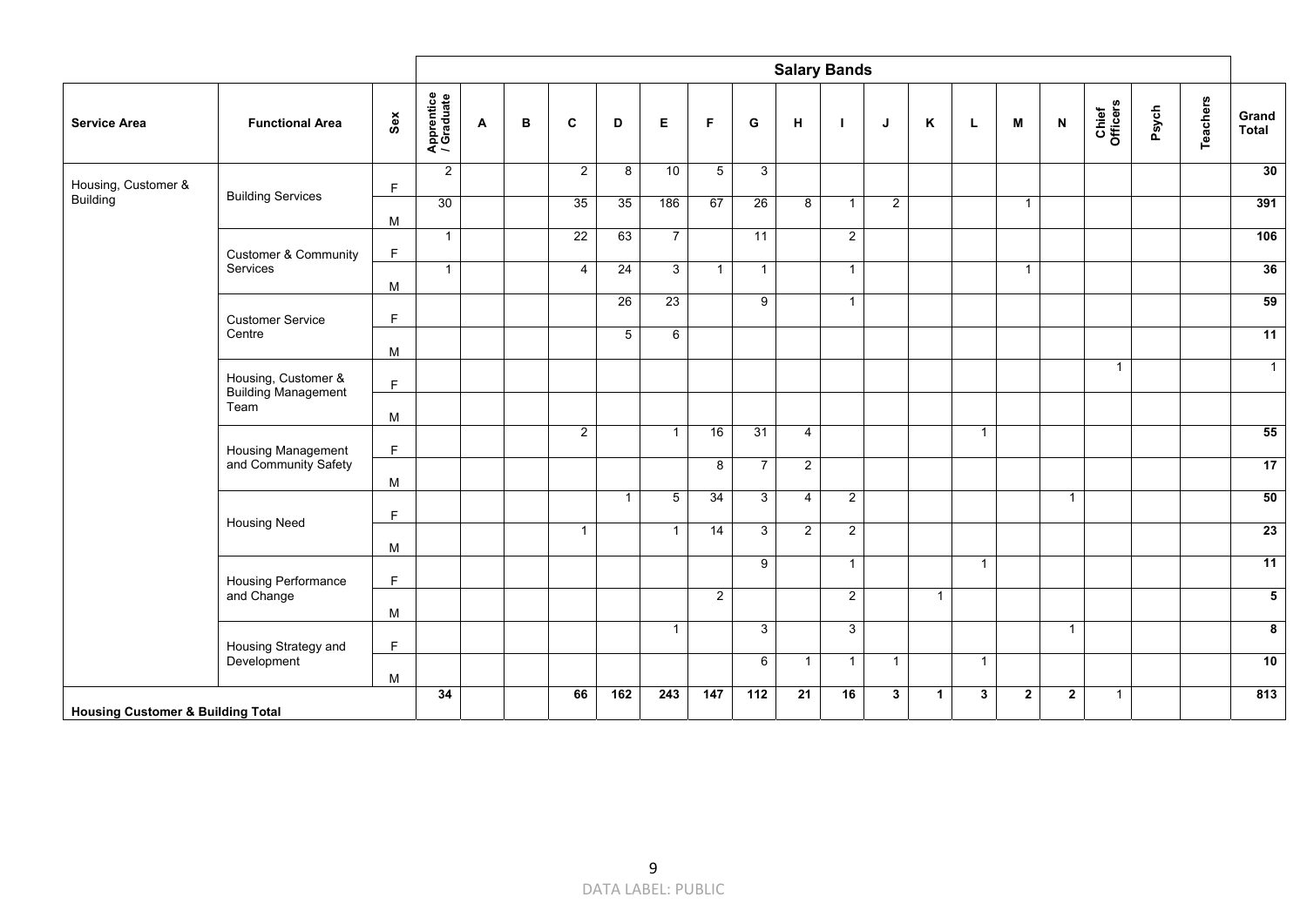|                                   |                             |              |                          |     |    |                         |                         |                |    |                |                 | <b>Salary Bands</b> |                         |              |              |              |                         |                   |       |          |                 |
|-----------------------------------|-----------------------------|--------------|--------------------------|-----|----|-------------------------|-------------------------|----------------|----|----------------|-----------------|---------------------|-------------------------|--------------|--------------|--------------|-------------------------|-------------------|-------|----------|-----------------|
| <b>Service Area</b>               | <b>Functional Area</b>      | Sex          | Apprentice<br>/ Graduate | A   | в  | C                       | D                       | E              | F  | G              | н               |                     | J                       | K            | L            | M            | N                       | Chief<br>Officers | Psych | Teachers | Grand<br>Total  |
| <b>Operational Services</b>       | Facilities and Support      | F            |                          | 529 | 34 | 26                      | 75                      | $\overline{5}$ | 4  | $\overline{2}$ | $\overline{1}$  |                     |                         |              |              |              |                         |                   |       |          | 676             |
|                                   | Services                    | M            |                          | 63  |    | $5\overline{)}$         | 82                      |                | 6  |                | $5\phantom{.0}$ |                     |                         |              |              | -1           |                         |                   |       |          | 162             |
|                                   | NETs Land &                 | $\mathsf{F}$ |                          |     |    | $5\phantom{.0}$         | $\overline{2}$          | $\mathbf{3}$   |    | 3              | $\overline{1}$  |                     | $\overline{\mathbf{1}}$ |              |              |              |                         |                   |       |          | 15              |
|                                   | Countryside                 | М            | 6                        |     | 26 | $\overline{17}$         | 55                      | 59             | 12 | 10             | $\overline{1}$  |                     | 3                       |              |              |              | $\overline{\mathbf{1}}$ |                   |       |          | 190             |
|                                   | <b>Operational Services</b> | F            |                          |     |    |                         |                         |                |    |                |                 |                     |                         |              |              |              |                         |                   |       |          |                 |
|                                   | Management Team             | M            |                          |     |    |                         |                         |                |    |                |                 |                     |                         |              |              |              |                         | $\overline{1}$    |       |          | $\overline{1}$  |
|                                   | Public and Community        | F            |                          |     |    | 15                      | 5                       | $\mathbf{1}$   |    |                |                 |                     |                         |              | $\mathbf{1}$ |              |                         |                   |       |          | 23              |
|                                   | Transport                   | M            |                          |     |    | $\overline{4}$          | 24                      |                | 2  |                |                 |                     |                         |              |              |              |                         |                   |       |          | 30              |
|                                   | Recycling, Waste and        | $\mathsf{F}$ |                          |     |    | $\overline{\mathbf{1}}$ | 2                       | $\mathbf{1}$   | 4  |                | 2               |                     | $\overline{\mathbf{1}}$ |              |              |              |                         |                   |       |          | $\overline{11}$ |
|                                   | <b>Fleet Services</b>       | M            | $\mathbf{3}$             |     |    | 70                      | 33                      | 70             | 18 | 5              | $\overline{1}$  |                     | -1                      | 2            |              | 1            |                         |                   |       |          | 204             |
|                                   | Roads and                   | F            |                          |     |    | $\overline{7}$          | $\overline{\mathbf{1}}$ | $\mathbf 1$    |    | 3              | $\overline{1}$  |                     |                         |              |              |              |                         |                   |       |          | 13              |
|                                   | Transportation              | M            |                          |     |    | $\overline{4}$          | $\overline{1}$          | 54             | 18 | 15             | 13              | $\overline{7}$      |                         | $\mathbf{3}$ |              |              | $\overline{1}$          |                   |       |          | 116             |
| <b>Operational Services Total</b> |                             |              |                          |     | 60 | 154                     | 280                     | 194            | 64 | 39             | 25              | $\overline{7}$      | 6                       | 5            | $\mathbf{1}$ | $\mathbf{2}$ | $\overline{2}$          | $\overline{1}$    |       |          | 1441            |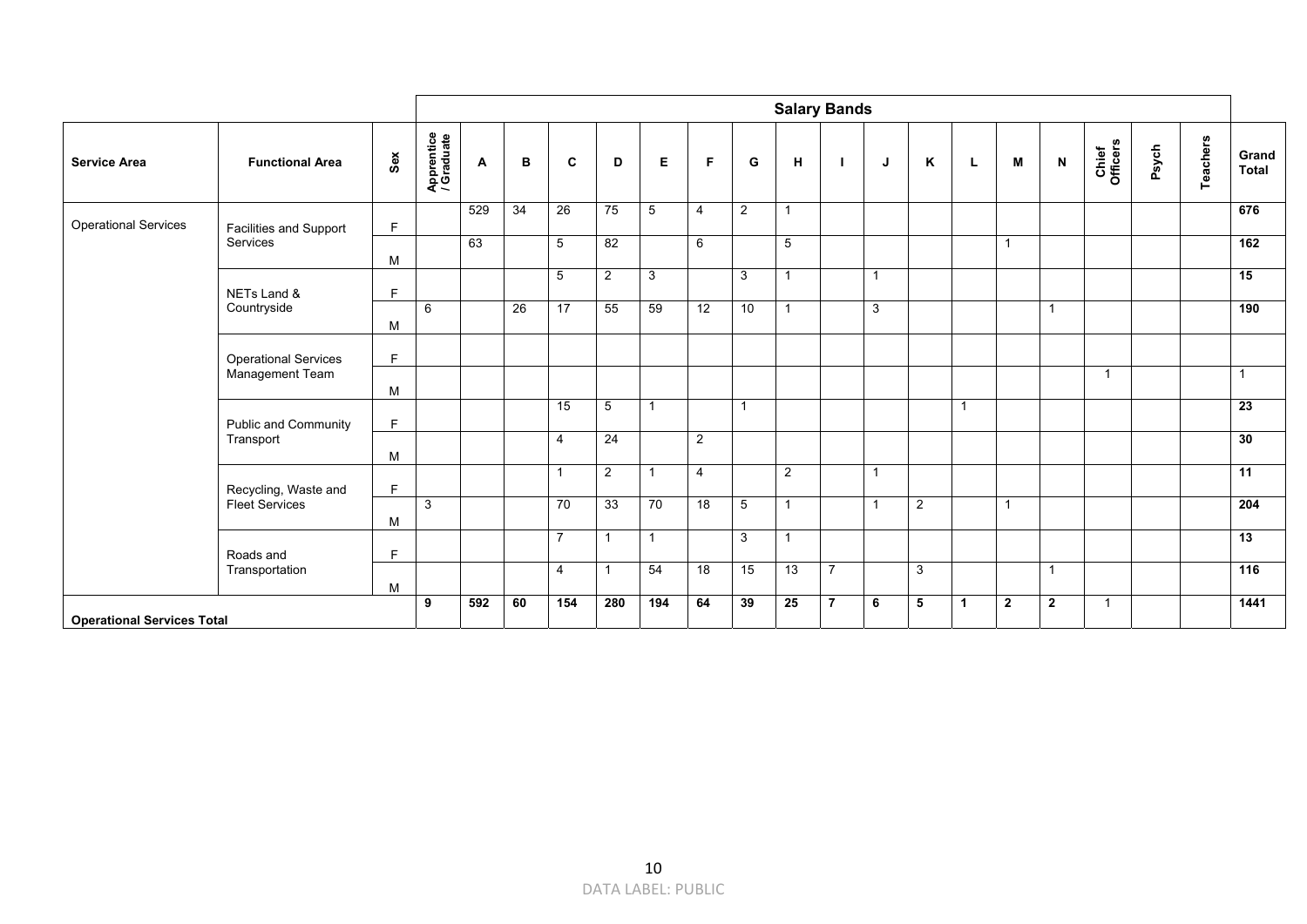|                                                                 |                                                    |          |                          |                |   |   |    |    |                 |    | <b>Salary Bands</b> |                |                  |                |                |   |   |                   |       |          |                |
|-----------------------------------------------------------------|----------------------------------------------------|----------|--------------------------|----------------|---|---|----|----|-----------------|----|---------------------|----------------|------------------|----------------|----------------|---|---|-------------------|-------|----------|----------------|
| <b>Service Area</b>                                             | <b>Functional Area</b>                             | $s_{ex}$ | Apprentice<br>/ Graduate | A              | в | C | D  | Е  | F               | G  | н                   |                | J                | K              | L.             | M | N | Chief<br>Officers | Psych | Teachers | Grand<br>Total |
| Planning Economic                                               | Economic Development                               | F        |                          |                |   |   | 2  | -1 |                 | 23 | 4                   | 3              | $\boldsymbol{A}$ |                |                |   |   |                   |       |          | 35             |
| Development &<br>Regeneration                                   | & Regeneration                                     |          |                          | $\overline{A}$ |   |   |    |    |                 | 3  | 6                   | $\overline{ }$ | $\boldsymbol{A}$ |                |                |   |   |                   |       |          | 14             |
|                                                                 | Environmental Health &<br><b>Trading Standards</b> |          |                          |                |   |   | 3  |    | $\overline{4}$  |    | 5                   |                |                  |                |                |   |   |                   |       |          | 12             |
|                                                                 |                                                    | M        |                          |                |   |   |    | 3  | $\overline{2}$  |    | 5                   | 3              |                  | $\overline{2}$ |                |   |   |                   |       |          | 17             |
|                                                                 | Planning Economic<br>Development &                 | F        |                          |                |   |   |    |    |                 |    |                     |                |                  |                |                |   |   |                   |       |          |                |
|                                                                 | Regeneration<br>Management Team                    | M        |                          |                |   |   |    |    |                 |    |                     |                |                  |                |                |   |   |                   |       |          | 1              |
|                                                                 |                                                    | F        |                          |                |   | 3 | 6  |    |                 | 4  | 3                   |                |                  |                | $\overline{1}$ | ٠ |   |                   |       |          | 20             |
|                                                                 | <b>Planning Services</b>                           | M        |                          |                |   |   |    |    | $\overline{2}$  | 4  | 5                   | 3              | 5                |                | $\overline{1}$ |   |   |                   |       |          | 23             |
| <b>Planning Economic Dev &amp; Regeneration</b><br><b>Total</b> |                                                    |          | $\overline{2}$           |                |   | 4 | 11 | 4  | 10 <sup>°</sup> | 35 | 28                  | 10             | 8                | 2              | $\overline{2}$ |   | 3 |                   |       |          | 122            |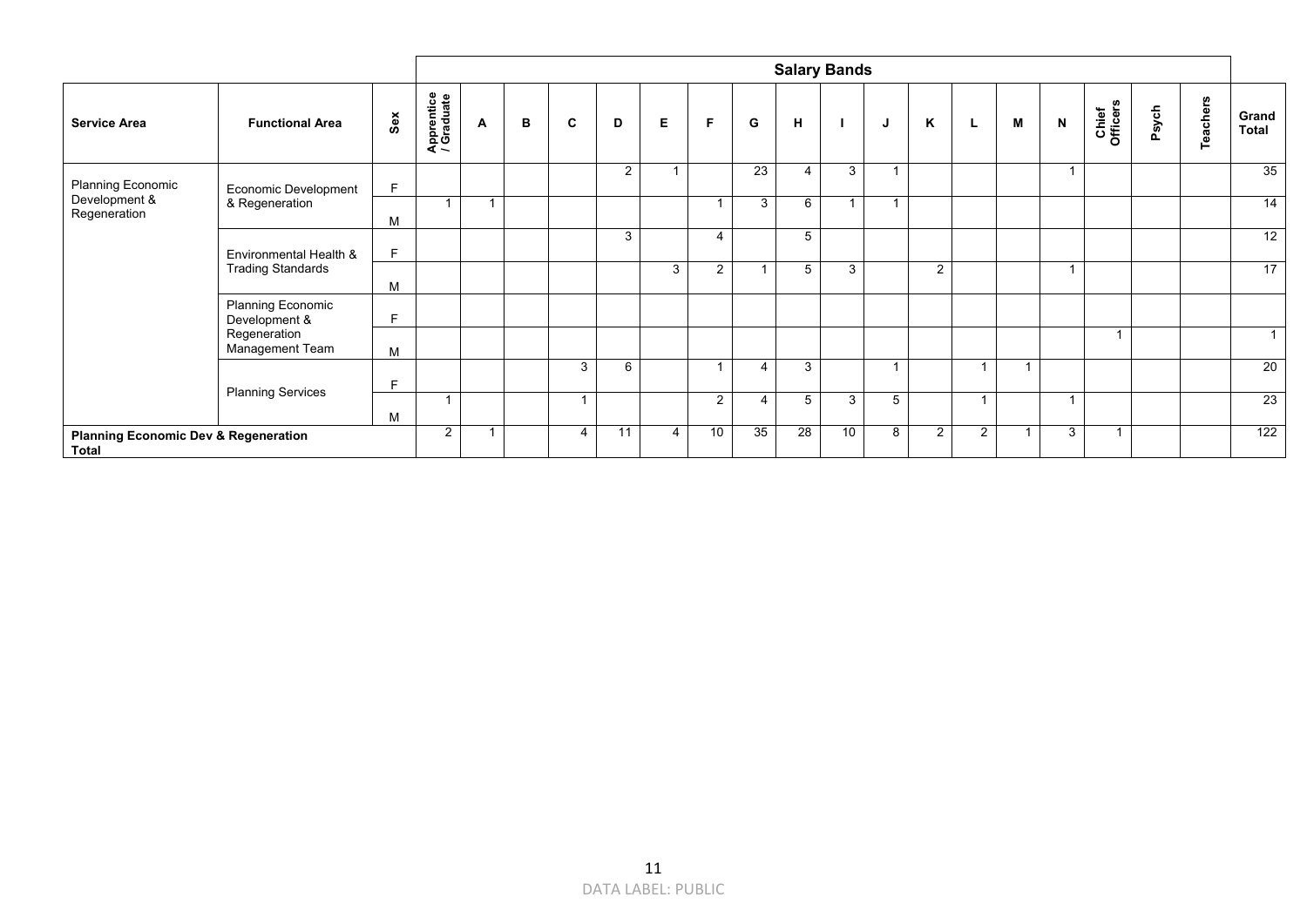|                            |                                  |          |                          |                 |    |                         |     |      |     |                |                | <b>Salary Bands</b> |                |                |    |    |                          |                         |       |                 |                |
|----------------------------|----------------------------------|----------|--------------------------|-----------------|----|-------------------------|-----|------|-----|----------------|----------------|---------------------|----------------|----------------|----|----|--------------------------|-------------------------|-------|-----------------|----------------|
| <b>Service Area</b>        | <b>Functional Area</b>           | $s_{ex}$ | Apprentice<br>/ Graduate | A               | в  | C                       | D   | E    | F   | G              | н              |                     | J              | K              | L  | M  | N                        | Chief<br>Officers       | Psych | <b>Teachers</b> | Grand<br>Total |
| <b>Social Policy</b>       | <b>Children and Families</b>     | F        |                          | $\overline{2}$  |    |                         | 6   | 5    | 74  | 21             | 78             | 26                  |                | 3              |    |    |                          |                         |       |                 | 217            |
|                            |                                  | M        |                          |                 |    | $\overline{\mathbf{A}}$ |     |      | 12  | 9              | 12             | $\mathbf{1}$        | $\overline{1}$ |                |    |    |                          |                         |       |                 | 36             |
|                            | <b>Community Care</b>            | F        |                          | 59              |    | 281                     | 34  | 167  | 110 | 17             | 94             | 18                  |                | $\overline{4}$ |    |    |                          |                         |       |                 | 785            |
|                            |                                  | М        |                          | $5\overline{)}$ |    | 16                      | 12  | 15   | 12  | $\overline{2}$ | 17             | 11                  |                | $\overline{2}$ |    |    | $\overline{\phantom{a}}$ |                         |       |                 | 93             |
|                            | Criminal and Youth<br>Justice    | E        |                          |                 |    |                         | 5   | 1    | 10  |                | 25             | 6                   |                | $\overline{2}$ |    |    |                          |                         |       |                 | 49             |
|                            |                                  | M        |                          |                 |    |                         |     | 4    | 10  | $\overline{2}$ | $\overline{7}$ | $\mathbf{3}$        |                |                |    |    | $\overline{\phantom{a}}$ |                         |       |                 | 28             |
|                            | Social Policy<br>Management Team | F        |                          |                 |    |                         |     |      |     |                |                |                     |                |                |    |    |                          | $\overline{1}$          |       |                 | 1              |
|                            |                                  | M        |                          |                 |    |                         |     |      |     |                |                |                     |                |                |    |    |                          |                         |       |                 |                |
| <b>Social Policy Total</b> |                                  |          |                          | 66              |    | 298                     | 57  | 192  | 228 | 51             | 233            | 65                  | $\overline{2}$ | 12             |    |    | 4                        | $\overline{\mathbf{1}}$ |       |                 | 1209           |
| <b>Grand Total</b>         |                                  |          | 45                       | 685             | 60 | 1222                    | 980 | 1180 | 675 | 357            | 417            | 157                 | 35             | 28             | 11 | 14 | 16                       | 10                      | 13    | 2305            | 8210           |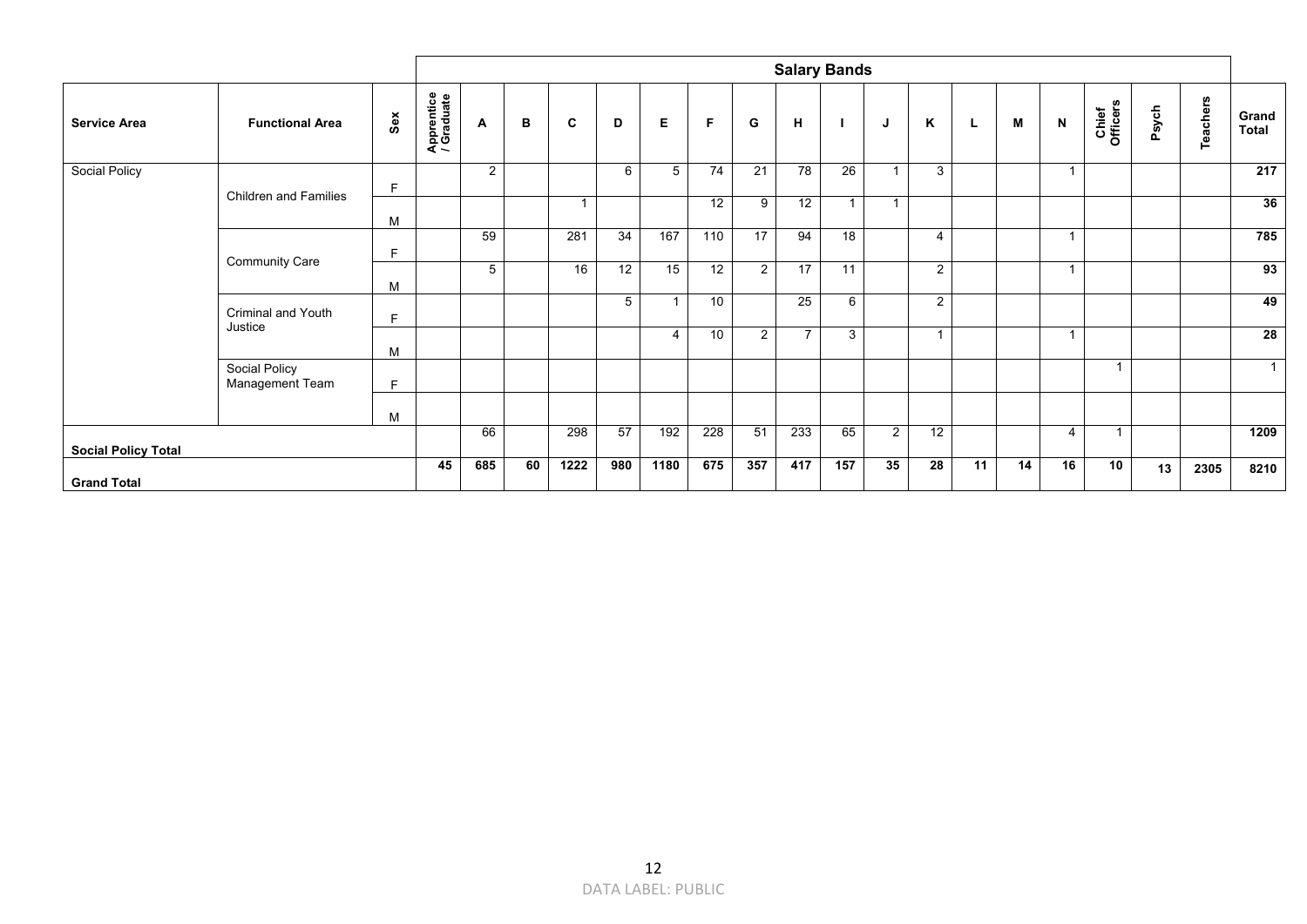## **WEST LOTHIAN COUNCIL OCCUPATIONAL SEGREGATION BY ETHNICITY AS AT FEBRUARY 2021**

|                                               |                                          |           |                          |   |   |                |                |              |                 |                | <b>Salary Bands</b> |                 |                |              |              |                |                           |                   |       |                 |                         |
|-----------------------------------------------|------------------------------------------|-----------|--------------------------|---|---|----------------|----------------|--------------|-----------------|----------------|---------------------|-----------------|----------------|--------------|--------------|----------------|---------------------------|-------------------|-------|-----------------|-------------------------|
| <b>Service Area</b>                           | <b>Functional Area</b>                   | Ethnicity | Apprentice<br>/ Graduate | A | в | C              | D              | E.           | F               | G              | н                   | - 1             | J              | K            | L            | M              | $\boldsymbol{\mathsf{N}}$ | Chief<br>Officers | Psych | <b>Teachers</b> | Grand<br><b>Total</b>   |
| Chief Exec/Finance/Prop                       |                                          | EM        |                          |   |   |                |                | $\mathbf{1}$ | $\overline{2}$  |                |                     | $\mathbf{1}$    |                |              |              |                |                           |                   |       |                 | $\overline{\mathbf{4}}$ |
|                                               | Anti Poverty Service                     | Other     |                          |   |   |                | $\overline{2}$ | 45           | 22              | 18             | $\mathbf{1}$        | 3               |                |              |              | $\overline{1}$ |                           |                   |       |                 | 92                      |
|                                               | Audit Risk and Counter                   | EM        |                          |   |   |                |                |              |                 |                |                     |                 |                |              |              |                |                           |                   |       |                 |                         |
|                                               | Fraud                                    | Other     |                          |   |   |                |                |              |                 | $\mathbf{3}$   | $\mathbf{1}$        | $\mathbf{1}$    | $\overline{1}$ |              |              | $\overline{1}$ |                           |                   |       |                 | $\overline{7}$          |
|                                               | Chief<br>Exec/Finance/Prop               | EM        |                          |   |   |                |                |              |                 |                |                     |                 |                |              |              |                |                           |                   |       |                 |                         |
|                                               | Management Team                          | Other     |                          |   |   |                |                |              |                 |                |                     |                 |                |              |              |                |                           | $\overline{1}$    |       |                 | $\mathbf 1$             |
|                                               | Chief Executive Office<br>Management and | EM        |                          |   |   |                |                |              |                 |                |                     |                 |                |              |              |                |                           |                   |       |                 |                         |
|                                               | Support                                  | Other     |                          |   |   |                |                |              | $\overline{2}$  |                | $\overline{2}$      | $\overline{2}$  |                |              |              | $\overline{1}$ |                           |                   |       |                 | $\overline{7}$          |
|                                               | <b>Construction Services</b>             | EM        |                          |   |   |                |                |              |                 |                | $\mathbf{1}$        |                 |                |              |              |                |                           |                   |       |                 | $\mathbf{1}$            |
|                                               |                                          | Other     |                          |   |   | $\overline{2}$ |                |              |                 | 21             | $\overline{14}$     | 3               | $\mathbf{1}$   |              |              |                |                           |                   |       |                 | 41                      |
|                                               | <b>Financial Management</b>              | EM        |                          |   |   |                |                |              |                 |                |                     |                 |                |              |              |                |                           |                   |       |                 |                         |
|                                               |                                          | Other     |                          |   |   |                | $\overline{7}$ | $\mathbf{1}$ | $5\overline{)}$ | $\overline{8}$ | $5\phantom{.0}$     | $5\phantom{.0}$ | $\mathbf{3}$   | $\mathbf{3}$ |              |                | $\overline{1}$            |                   |       |                 | 38                      |
|                                               | Property Management<br>and Development   | EM        |                          |   |   | 3 <sup>1</sup> | 6              | 5            | $\overline{1}$  | $\overline{1}$ | 6                   | 5               |                | 2            |              | $\overline{1}$ |                           |                   |       |                 | 30                      |
|                                               |                                          | Other     |                          |   |   |                |                |              |                 |                |                     |                 |                |              |              |                |                           |                   |       |                 |                         |
|                                               | Revenues                                 | EM        |                          |   |   | 6              |                | 30           | 15              |                | $\mathbf{3}$        |                 |                |              | $\mathbf{1}$ |                |                           |                   |       |                 | 55                      |
|                                               |                                          | Other     |                          |   |   | 11             | 15             | 82           | 47              | 51             | 33                  | 20              | $\overline{5}$ | 5            | $\mathbf{1}$ | $\overline{4}$ | $\overline{1}$            | $\mathbf{1}$      |       |                 | 276                     |
| <b>Chief Executive/Finance/Property Total</b> |                                          |           |                          |   |   |                |                |              |                 |                |                     |                 |                |              |              |                |                           |                   |       |                 |                         |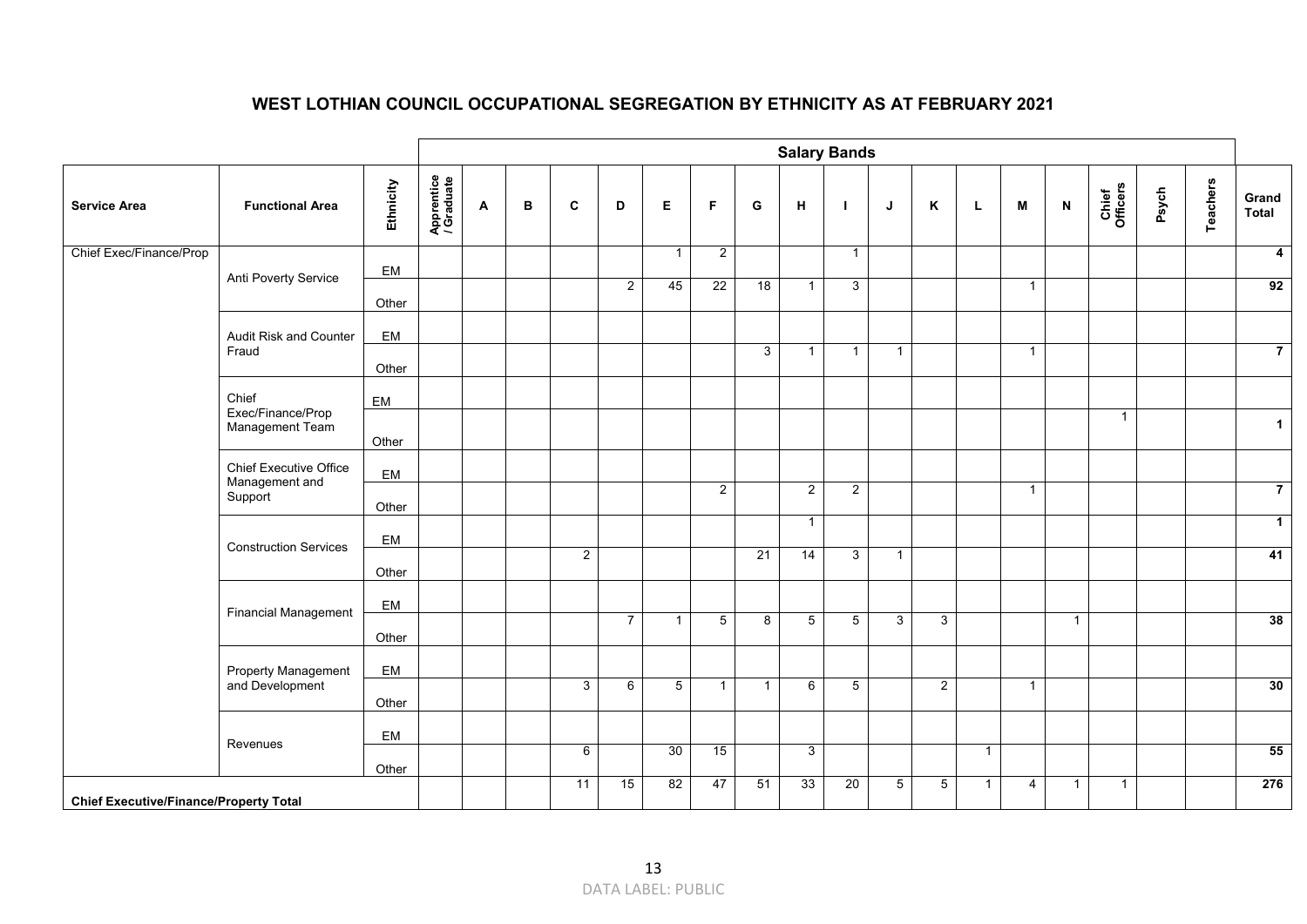|                                 |                                       |           |                          |              |   |                 |                 |                 |                |                 |                | <b>Salary Bands</b> |                |                |                |              |                           |                         |       |                 |                       |
|---------------------------------|---------------------------------------|-----------|--------------------------|--------------|---|-----------------|-----------------|-----------------|----------------|-----------------|----------------|---------------------|----------------|----------------|----------------|--------------|---------------------------|-------------------------|-------|-----------------|-----------------------|
| <b>Service Area</b>             | <b>Functional Area</b>                | Ethnicity | Apprentice<br>/ Graduate | $\mathbf{A}$ | B | C               | D               | E.              | F              | G               | н              | $\mathbf{I}$        | J              | K              | L              | M            | $\boldsymbol{\mathsf{N}}$ | Chief<br>Officers       | Psych | <b>Teachers</b> | Grand<br><b>Total</b> |
| Corporate Services              | Corporate                             | EM        |                          |              |   |                 |                 |                 |                |                 |                |                     |                |                |                |              |                           |                         |       |                 |                       |
|                                 | Management Team                       | Other     |                          |              |   |                 |                 |                 |                |                 |                |                     |                |                |                |              |                           | $\mathbf{3}$            |       |                 | 3 <sup>1</sup>        |
|                                 | Corporate                             | EM        |                          |              |   |                 |                 |                 |                |                 |                |                     |                |                |                |              |                           |                         |       |                 |                       |
|                                 | Communications                        | Other     |                          |              |   |                 |                 | $\mathbf{1}$    | $\mathbf{1}$   | $\overline{2}$  |                | $\overline{2}$      |                |                | $\mathbf{1}$   |              |                           |                         |       |                 | $\overline{7}$        |
|                                 |                                       |           |                          |              |   |                 |                 |                 |                |                 |                |                     |                |                |                |              |                           |                         |       |                 |                       |
|                                 | Corporate Services<br>Management Team | EM        |                          |              |   |                 |                 |                 |                |                 |                |                     |                |                |                |              |                           |                         |       |                 | $\overline{1}$        |
|                                 |                                       | Other     |                          |              |   |                 | $\overline{1}$  |                 |                |                 |                |                     |                |                |                |              |                           | $\mathbf{1}$            |       |                 | $\overline{1}$        |
|                                 | HR & Support Services                 | EM        |                          |              |   | 16              | 16              | 16              | 13             | 6               | 8              | $6\overline{6}$     | $\overline{2}$ | $\overline{1}$ |                |              | $\overline{1}$            |                         |       |                 | 85                    |
|                                 |                                       | Other     |                          |              |   |                 |                 |                 |                |                 |                |                     |                |                |                |              |                           |                         |       |                 |                       |
|                                 | Information                           | EM        |                          |              |   |                 |                 |                 | $\mathbf{1}$   |                 |                |                     |                |                |                |              |                           |                         |       |                 | $\overline{1}$        |
|                                 | Technology                            | Other     |                          |              |   |                 | $\overline{1}$  | $5\phantom{.0}$ | 13             |                 | 14             | 10                  | $\mathbf{1}$   |                | $\overline{2}$ |              | $\overline{1}$            |                         |       |                 | 47                    |
|                                 |                                       | EM        |                          |              |   |                 |                 |                 |                |                 | $\overline{1}$ |                     |                |                |                |              |                           |                         |       |                 | $\overline{1}$        |
|                                 | Legal Services                        |           |                          |              |   | $\overline{2}$  |                 | $\overline{4}$  | $\mathbf{1}$   | $\overline{7}$  | 6              | $\overline{2}$      | $\mathbf{3}$   |                |                |              | $\overline{1}$            |                         |       |                 | 26                    |
|                                 |                                       | Other     |                          |              |   |                 |                 |                 |                |                 |                |                     |                |                |                |              |                           |                         |       |                 |                       |
|                                 | Performance &<br>Improvement          | EM        |                          |              |   | $\mathbf{1}$    |                 | $\mathbf{1}$    |                | $\mathbf{1}$    | $\overline{7}$ | $\mathbf{1}$        |                |                | $\mathbf{1}$   |              |                           |                         |       |                 | 12                    |
|                                 |                                       | Other     |                          |              |   |                 |                 |                 |                | $\mathbf{1}$    |                |                     |                |                |                |              |                           |                         |       |                 | $\overline{1}$        |
|                                 | Procurement                           | EM        |                          |              |   |                 |                 |                 |                |                 |                |                     |                |                |                |              |                           |                         |       |                 | 13                    |
|                                 |                                       | Other     |                          |              |   | $\overline{2}$  | 2               |                 |                | $\mathbf{3}$    | $\mathbf{3}$   | $\overline{2}$      |                |                |                | $\mathbf{1}$ |                           |                         |       |                 |                       |
|                                 | Transformational                      | EM        |                          |              |   |                 |                 |                 |                |                 |                | $\mathbf{1}$        |                |                |                |              |                           |                         |       |                 |                       |
|                                 | Change                                | Other     |                          |              |   |                 |                 |                 | $\overline{2}$ |                 | 3              | $\mathbf{1}$        | $\overline{2}$ | $\overline{1}$ |                | $\mathbf{1}$ | $\overline{1}$            |                         |       |                 | 11                    |
| <b>Corporate Services Total</b> |                                       |           |                          |              |   | $\overline{21}$ | $\overline{20}$ | $\overline{27}$ | 31             | $\overline{20}$ | 42             | 25                  | 8              | $\overline{2}$ | 4              | $\mathbf{2}$ | 4                         | $\overline{\mathbf{4}}$ |       |                 | 210                   |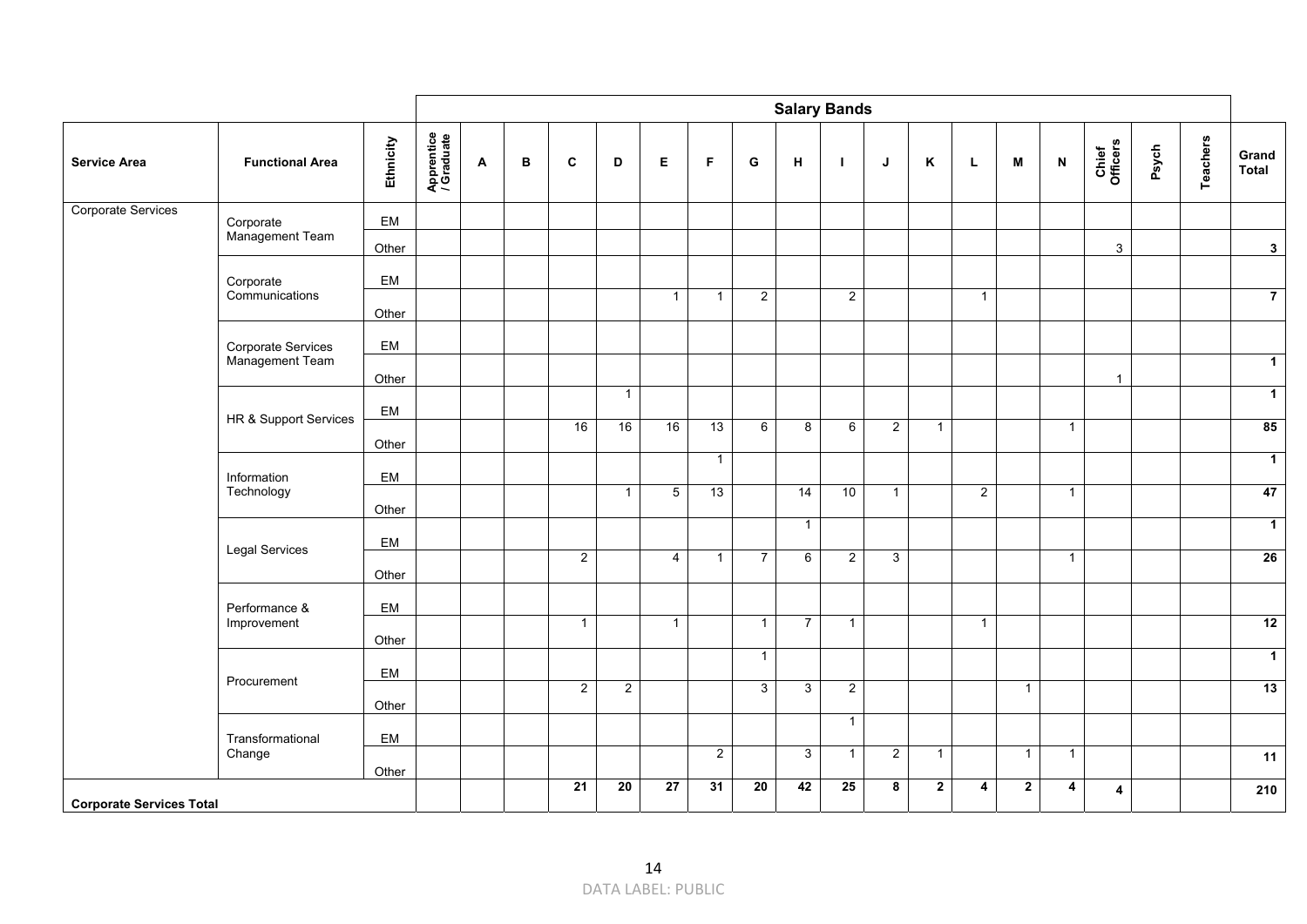|                           |                                              |           |                          |              |   |              |                |                |                |              |              | <b>Salary Bands</b> |                |              |   |              |                           |                   |       |                 |                |
|---------------------------|----------------------------------------------|-----------|--------------------------|--------------|---|--------------|----------------|----------------|----------------|--------------|--------------|---------------------|----------------|--------------|---|--------------|---------------------------|-------------------|-------|-----------------|----------------|
| <b>Service Area</b>       | <b>Functional Area</b>                       | Ethnicity | Apprentice<br>/ Graduate | A            | в | C            | D              | E              | F              | G            | н            | $\mathbf{I}$        | J              | Κ            | L | М            | $\boldsymbol{\mathsf{N}}$ | Chief<br>Officers | Psych | <b>Teachers</b> | Grand<br>Total |
| <b>Education Services</b> | <b>Additional Support</b>                    | EM        |                          |              |   |              | $\overline{4}$ |                |                |              |              |                     |                |              |   |              |                           |                   |       | $\overline{2}$  | $\overline{6}$ |
|                           | Need Schools                                 | Other     |                          |              |   | 3            | 181            | 13             | 6              |              |              | $\mathbf{1}$        |                |              |   |              |                           |                   |       | 130             | 334            |
|                           |                                              |           |                          |              |   |              |                |                |                | $\mathbf{1}$ |              |                     |                |              |   |              |                           |                   |       |                 | $\mathbf{1}$   |
|                           | <b>Education Psychology</b><br>Service       | EM        |                          |              |   |              | $\mathbf{1}$   | $\overline{1}$ |                |              |              |                     |                |              |   |              |                           |                   | 13    | $\overline{1}$  | 16             |
|                           |                                              | Other     |                          |              |   |              |                |                |                |              |              |                     |                |              |   |              |                           |                   |       |                 |                |
|                           | <b>Education Services</b><br>Management Team | EM        |                          |              |   |              |                |                |                |              |              |                     |                |              |   |              |                           | $\mathbf{1}$      |       |                 | $\overline{1}$ |
|                           |                                              | Other     |                          |              |   |              | $\mathbf{1}$   |                |                |              |              |                     |                |              |   |              |                           |                   |       |                 |                |
|                           | Inclusion and<br>Wellbeing                   | EM        |                          |              |   |              | 28             | $\overline{2}$ |                | $\mathbf{1}$ |              |                     |                |              |   | $\mathbf{1}$ |                           |                   |       | $\overline{5}$  | 37             |
|                           |                                              | Other     |                          |              |   |              |                |                |                |              |              |                     |                |              |   |              |                           |                   |       |                 |                |
|                           | Learning Policy and<br>Performance           | EM        |                          |              |   | 6            | 30             | 16             | 17             | 19           | 8            | $\mathbf{1}$        | $\overline{2}$ | $\mathbf{1}$ |   | $\mathbf{1}$ |                           |                   |       | $\overline{4}$  | 105            |
|                           |                                              | Other     |                          |              |   | 9            | $\mathbf{1}$   | $\overline{4}$ | $\overline{1}$ |              |              |                     |                |              |   |              |                           |                   |       | 20              | 35             |
|                           | <b>Primary Schools</b>                       | EM        |                          | 25           |   | 508          | 142            | 370            | 91             |              | 17           |                     |                |              |   |              |                           |                   |       | 1186            | 2239           |
|                           |                                              | Other     |                          |              |   |              |                |                |                |              |              |                     |                |              |   |              |                           |                   |       |                 |                |
|                           | Quality Improvement                          | EM        |                          |              |   |              |                |                |                |              |              |                     |                |              |   |              |                           |                   |       |                 |                |
|                           | Team                                         | Other     |                          |              |   |              | $\mathbf{1}$   | $\overline{1}$ | $\mathbf{1}$   | $\mathbf{3}$ | $\mathbf{1}$ |                     |                |              |   |              |                           |                   |       | 27              | 34             |
|                           | Secondary Schools                            | EM        |                          |              |   | $\mathbf{1}$ |                |                |                |              |              |                     |                |              |   |              |                           |                   |       | 29              | 30             |
|                           |                                              | Other     |                          | $\mathbf{1}$ |   | 141          | 44             | 30             | 32             |              | 8            | 12                  |                |              |   |              |                           |                   |       | 879             | 1147           |
|                           |                                              | EM        |                          |              |   |              |                |                |                | $\mathbf{1}$ |              |                     |                |              |   |              |                           |                   |       |                 | $\mathbf{1}$   |
|                           | <b>Strategic Resources</b>                   | Other     |                          |              |   |              | $\overline{2}$ | $\overline{1}$ |                | 24           | $\mathbf{1}$ |                     | $\overline{1}$ |              |   | $\mathbf{1}$ |                           |                   |       | 22              | 52             |
|                           | <b>Education Services Total</b>              |           |                          | 26           |   | 668          | 435            | 438            | 148            | 49           | 35           | $\overline{14}$     | $\mathbf{3}$   | $\mathbf{1}$ |   | $\mathbf{3}$ |                           | $\overline{1}$    | 13    | 2305            | 4139           |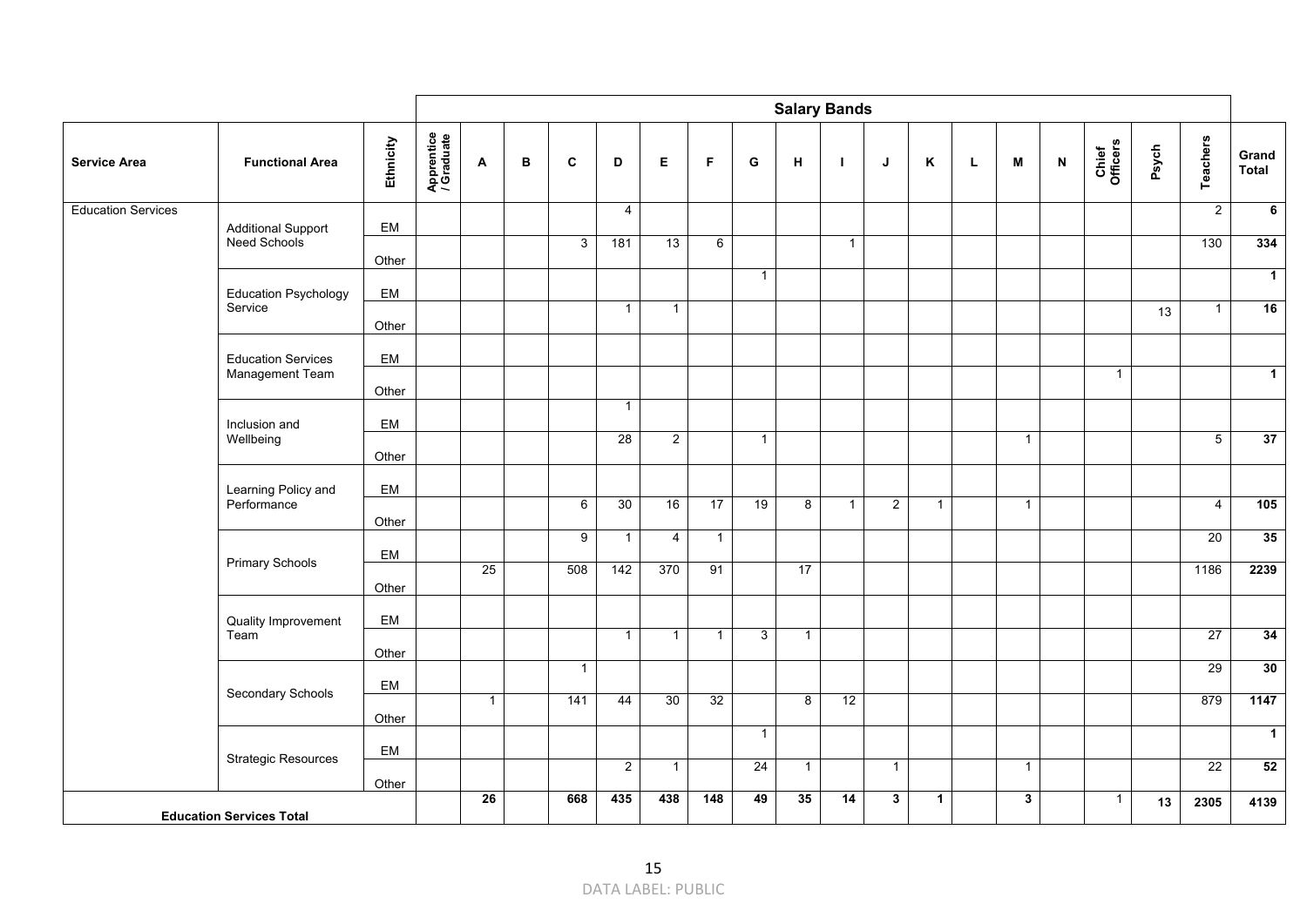|                                   |                                                           |           |                          |   |   |                 |                |                |                      |                | <b>Salary Bands</b> |                |             |                |              |              |                |                   |       |                 |                               |
|-----------------------------------|-----------------------------------------------------------|-----------|--------------------------|---|---|-----------------|----------------|----------------|----------------------|----------------|---------------------|----------------|-------------|----------------|--------------|--------------|----------------|-------------------|-------|-----------------|-------------------------------|
| <b>Service Area</b>               | <b>Functional Area</b>                                    | Ethnicity | Apprentice<br>/ Graduate | A | в | $\mathbf c$     | D              | Е              | F                    | G              | н                   |                | J           | Κ              | L.           | M            | N              | Chief<br>Officers | Psych | <b>Teachers</b> | Grand<br>Total                |
| Housing, Customer &<br>Building   | <b>Building Services</b>                                  | EM        |                          |   |   |                 |                |                |                      |                |                     | $\mathbf{1}$   |             |                |              |              |                |                   |       |                 | $\mathbf{1}$                  |
|                                   |                                                           | Other     | 32                       |   |   | $\overline{37}$ | 43             | 196            | 72                   | 29             | 8                   |                | $2^{\circ}$ |                |              | $\mathbf{1}$ |                |                   |       |                 | 420                           |
|                                   | Customer &                                                | EM        |                          |   |   | $\mathbf{1}$    | $\overline{1}$ |                |                      |                |                     |                |             |                |              |              |                |                   |       |                 | $\overline{2}$                |
|                                   | <b>Community Services</b>                                 | Other     | 2                        |   |   | 25              | 86             | 10             | $\mathbf{1}$         | 12             |                     | 3              |             |                |              | $\mathbf{1}$ |                |                   |       |                 | 140                           |
|                                   | <b>Customer Service</b>                                   | EM        |                          |   |   |                 | $\mathbf{1}$   |                |                      |                |                     |                |             |                |              |              |                |                   |       |                 | $\overline{1}$                |
|                                   | Centre                                                    | Other     |                          |   |   |                 | 30             | 29             |                      | 9              |                     | $\mathbf{1}$   |             |                |              |              |                |                   |       |                 | 69                            |
|                                   | Housing, Customer &<br><b>Building Management</b><br>Team | EM        |                          |   |   |                 |                |                |                      |                |                     |                |             |                |              |              |                |                   |       |                 |                               |
|                                   |                                                           | Other     |                          |   |   |                 |                |                |                      |                |                     |                |             |                |              |              |                | $\mathbf{1}$      |       |                 | $\mathbf{1}$                  |
|                                   | <b>Housing Management</b>                                 | EM        |                          |   |   |                 |                |                |                      | $\overline{2}$ |                     |                |             |                |              |              |                |                   |       |                 | $\overline{2}$                |
|                                   | and Community Safety                                      | Other     |                          |   |   | $\overline{2}$  |                | $\mathbf{1}$   | 24<br>$\overline{4}$ | 36             | 6                   |                |             |                | $\mathbf{1}$ |              |                |                   |       |                 | 70                            |
|                                   | <b>Housing Need</b>                                       | EM        |                          |   |   | $\mathbf{1}$    | $\overline{1}$ | 6              | 44                   | 6              | 6                   | $\overline{4}$ |             |                |              |              |                |                   |       |                 | $\overline{\mathbf{4}}$<br>69 |
|                                   |                                                           | Other     |                          |   |   |                 |                |                |                      |                |                     |                |             |                |              |              |                |                   |       | $\mathbf{1}$    |                               |
| Housing Performance<br>and Change |                                                           | EM        |                          |   |   |                 |                |                | $2^{\circ}$          | 9              |                     | 3              |             | $\overline{1}$ | $\mathbf{1}$ |              |                |                   |       |                 | 16                            |
|                                   |                                                           | Other     |                          |   |   |                 |                |                |                      |                |                     | $\mathbf{1}$   |             |                |              |              |                |                   |       |                 | $\mathbf{1}$                  |
|                                   | Housing Strategy and<br>Development                       | EM        |                          |   |   |                 |                | $\overline{1}$ |                      | 9              | $\mathbf{1}$        | $\overline{4}$ |             |                | $\mathbf{1}$ |              | $\overline{1}$ |                   |       |                 | 17                            |
|                                   |                                                           | Other     | 34                       |   |   | 66              | 162            | 243            | 147                  | 112            | 21                  | 16             | 3           | $\mathbf{1}$   | $\mathbf{3}$ | 2            | $\overline{2}$ | $\mathbf{1}$      |       |                 | 813                           |
|                                   | <b>Housing Customer &amp; Building Total</b>              |           |                          |   |   |                 |                |                |                      |                |                     |                |             |                |              |              |                |                   |       |                 |                               |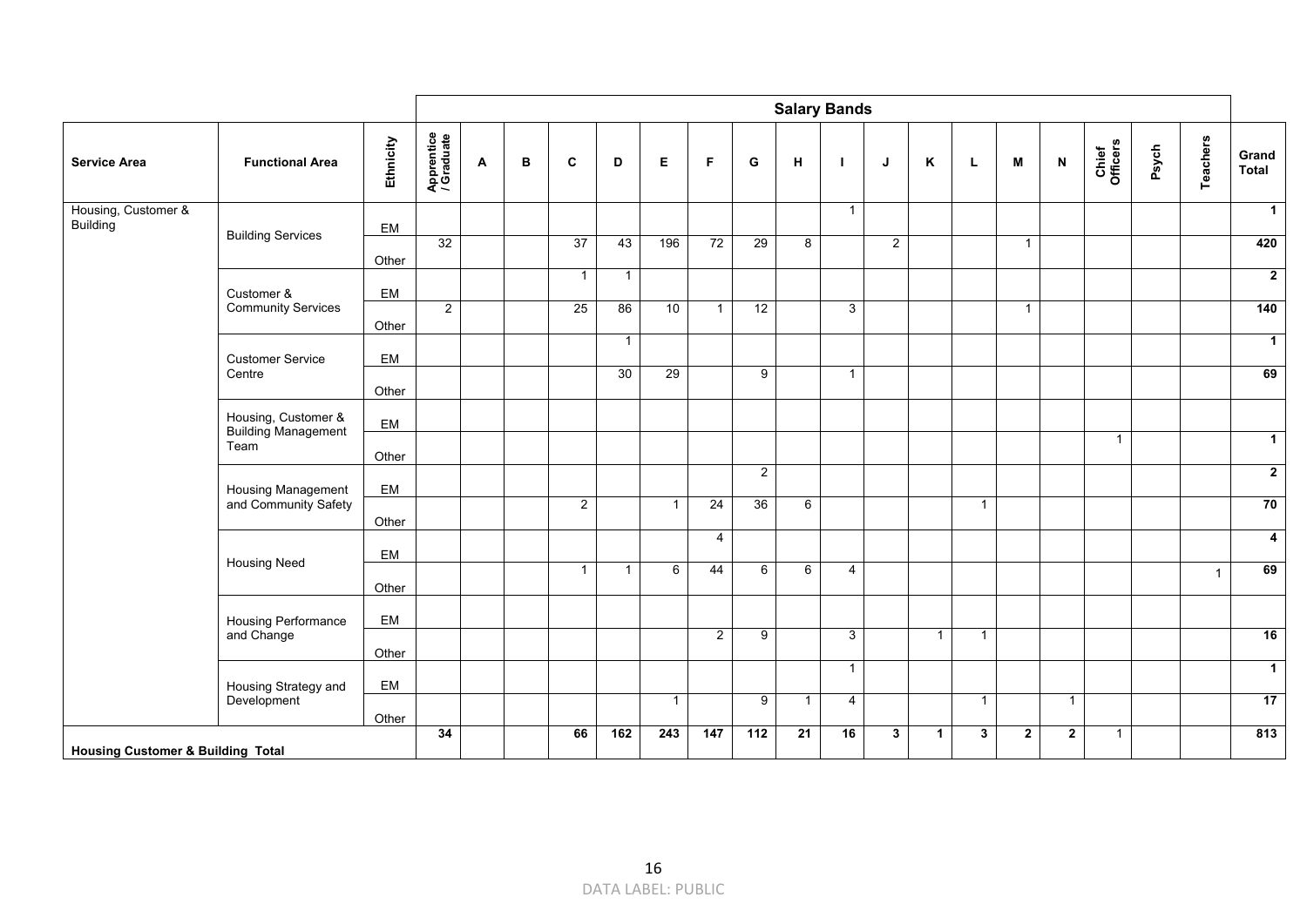|                                   |                                   |           |                          |                 |                |                 |                |                |                |                 |                | <b>Salary Bands</b> |                |              |                      |              |                |                   |       |          |                         |
|-----------------------------------|-----------------------------------|-----------|--------------------------|-----------------|----------------|-----------------|----------------|----------------|----------------|-----------------|----------------|---------------------|----------------|--------------|----------------------|--------------|----------------|-------------------|-------|----------|-------------------------|
| <b>Service Area</b>               | <b>Functional Area</b>            | Ethnicity | Apprentice<br>/ Graduate | A               | в              | C               | D              | Е              | F              | G               | H              |                     | J              | K            | L                    | M            | N              | Chief<br>Officers | Psych | Teachers | Grand<br>Total          |
| <b>Operational Services</b>       | Facilities and Support            | EM        |                          | $\overline{11}$ | $\overline{2}$ |                 |                |                |                |                 |                |                     |                |              |                      |              |                |                   |       |          | 13                      |
|                                   | Services                          | Other     |                          | 581             | 32             | 31              | 157            | 5              | 10             | $\overline{2}$  | 6              |                     |                |              |                      | $\mathbf{1}$ |                |                   |       |          | 825                     |
|                                   | NETs Land &                       | EM        |                          |                 |                | $\overline{2}$  |                | $\mathbf{1}$   | $\mathbf{1}$   |                 |                |                     |                |              |                      |              |                |                   |       |          | $\overline{\mathbf{4}}$ |
|                                   | Countryside                       | Other     | 6                        |                 | 26             | $\overline{20}$ | 57             | 61             | 11             | $\overline{13}$ | $\overline{2}$ |                     | $\overline{4}$ |              |                      |              | $\overline{1}$ |                   |       |          | 201                     |
|                                   | <b>Operational Services</b>       | EM        |                          |                 |                |                 |                |                |                |                 |                |                     |                |              |                      |              |                |                   |       |          |                         |
|                                   | Management Team                   | Other     |                          |                 |                |                 |                |                |                |                 |                |                     |                |              |                      |              |                | $\overline{1}$    |       |          | $\overline{1}$          |
|                                   | EM<br><b>Public and Community</b> |           |                          |                 |                |                 | $\overline{1}$ |                |                |                 |                |                     |                |              |                      |              |                |                   |       |          | $\mathbf 1$             |
|                                   | Transport                         | Other     |                          |                 |                | 19              | 28             | $\overline{1}$ | $\overline{2}$ | 1               |                |                     |                |              | $\overline{1}$       |              |                |                   |       |          | 52                      |
|                                   | Recycling, Waste and              | EM        |                          |                 |                | $\mathbf{1}$    |                |                |                |                 |                |                     |                |              |                      |              |                |                   |       |          | $\overline{1}$          |
|                                   | <b>Fleet Services</b>             | Other     | 3                        |                 |                | 70              | 35             | 71             | 22             | $5\phantom{.0}$ | 3              |                     | $\overline{2}$ | 2            |                      | $\mathbf{1}$ |                |                   |       |          | 214                     |
|                                   | Roads and                         | EM        |                          |                 |                | $\mathbf{1}$    |                |                |                | 1               | $\overline{1}$ |                     |                |              |                      |              |                |                   |       |          | $\mathbf{3}$            |
|                                   | Transportation                    | Other     |                          |                 |                | 10              | 2              | 55             | 18             | 17              | 13             | $\overline{7}$      |                | $\mathbf{3}$ |                      |              | $\overline{1}$ |                   |       |          | 126                     |
| <b>Operational Services Total</b> |                                   |           |                          | 592             | 60             | 154             | 280            | 194            | 64             | 39              | 25             | $\overline{7}$      | 6              | 5            | $\blacktriangleleft$ | $\mathbf{2}$ | $\mathbf{2}$   | $\overline{1}$    |       |          | 1441                    |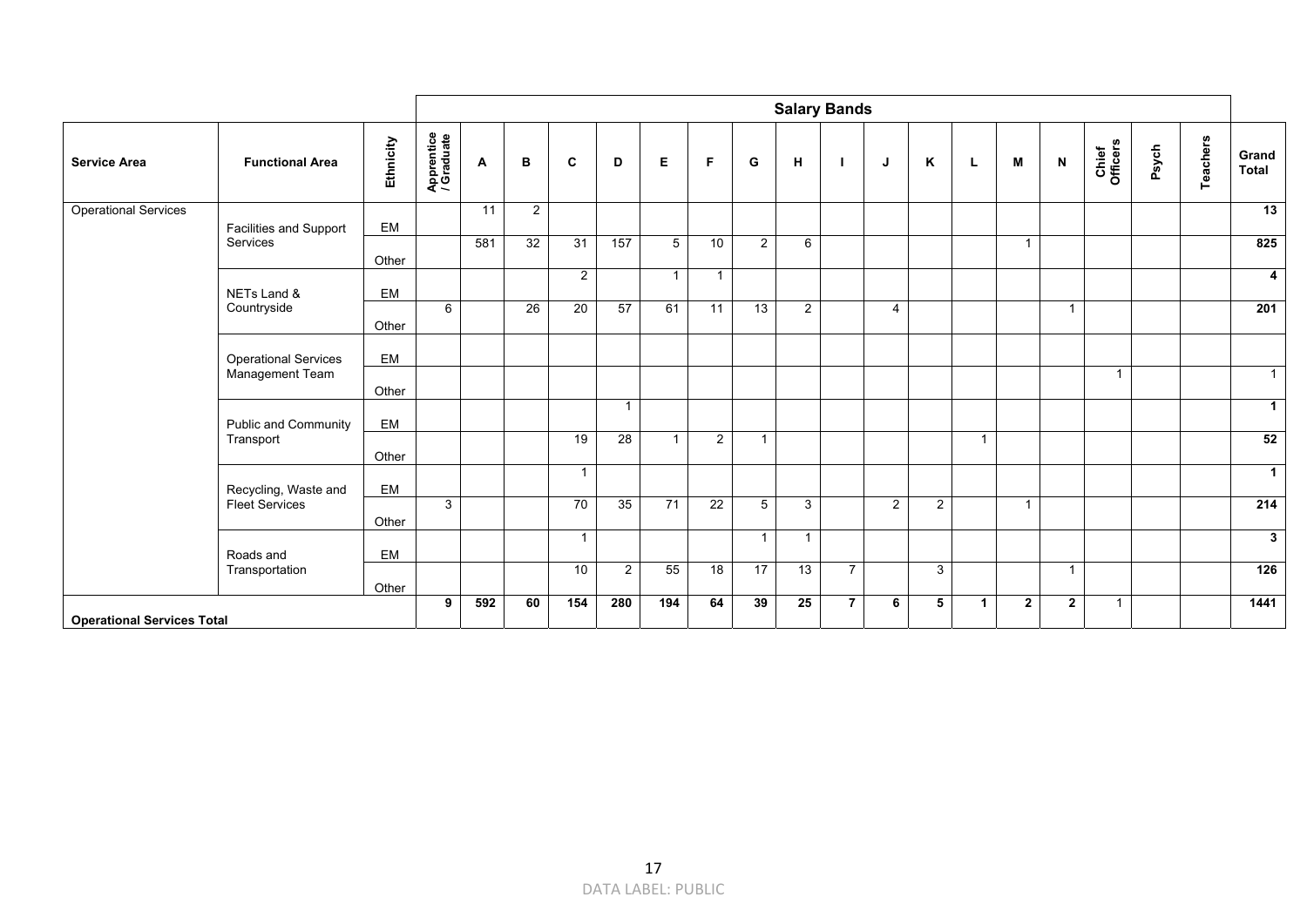|                                                                                                        |                                                                                          |           |                          |                      |   |   |                |   |                 |    | <b>Salary Bands</b> |                |                |   |                |   |   |                   |       |          |                |
|--------------------------------------------------------------------------------------------------------|------------------------------------------------------------------------------------------|-----------|--------------------------|----------------------|---|---|----------------|---|-----------------|----|---------------------|----------------|----------------|---|----------------|---|---|-------------------|-------|----------|----------------|
| <b>Service Area</b>                                                                                    | <b>Functional Area</b>                                                                   | Ethnicity | Apprentice<br>/ Graduate | A                    | в | C | D              | E | F               | G  | H                   |                | J              | K | L.             | M | N | Chief<br>Officers | Psych | Teachers | Grand<br>Total |
| <b>Planning Economic</b><br>Economic<br>Development &<br>Development &<br>Regeneration<br>Regeneration |                                                                                          | EM        |                          |                      |   |   |                |   |                 |    |                     |                |                |   |                |   |   |                   |       |          | 1              |
|                                                                                                        |                                                                                          | Other     | $\overline{1}$           | $\blacktriangleleft$ |   |   | $\overline{2}$ | 1 |                 | 26 | 9                   | 4              | $\overline{2}$ |   |                |   |   |                   |       |          | 48             |
|                                                                                                        | <b>Environmental Health</b><br>& Trading Standards<br>Planning Economic<br>Development & | EM        |                          |                      |   |   |                |   |                 |    |                     |                |                |   |                |   |   |                   |       |          | 1              |
|                                                                                                        |                                                                                          | Other     |                          |                      |   |   | 3              | 3 | 6               |    | 9                   | 3              |                | 2 |                |   |   |                   |       |          | 28             |
|                                                                                                        |                                                                                          | EM        |                          |                      |   |   |                |   |                 |    |                     |                |                |   |                |   |   |                   |       |          |                |
|                                                                                                        | Regeneration<br>Management Team                                                          | Other     |                          |                      |   |   |                |   |                 |    |                     |                |                |   |                |   |   |                   |       |          | 1              |
|                                                                                                        | <b>Planning Services</b>                                                                 | EM        |                          |                      |   |   |                |   |                 |    |                     | $\overline{ }$ |                |   |                |   |   |                   |       |          | 1              |
|                                                                                                        |                                                                                          | Other     | $\overline{\mathbf{A}}$  |                      |   | 4 | 6              |   | 3               | 8  | 8                   | $\overline{2}$ | 6              |   | $\overline{2}$ |   |   |                   |       |          | 42             |
| <b>Planning Economic Dev &amp; Regeneration</b><br><b>Total</b>                                        |                                                                                          |           |                          |                      |   | 4 | 11             | 4 | 10 <sup>°</sup> | 35 | 28                  | 10             | 8              | 2 | $\overline{2}$ | ٠ | 3 |                   |       |          | 122            |

|                      |                                  |           |                          |                |   |     |    |     |     |                |                | <b>Salary Bands</b> |                |                |   |   |                |                   |       |                 |                       |
|----------------------|----------------------------------|-----------|--------------------------|----------------|---|-----|----|-----|-----|----------------|----------------|---------------------|----------------|----------------|---|---|----------------|-------------------|-------|-----------------|-----------------------|
| <b>Service Area</b>  | <b>Functional Area</b>           | Ethnicity | Apprentice<br>/ Graduate | A              | в | C   | D  | Е   | F   | G              | н              |                     | J              | K              | ┺ | M | N              | Chief<br>Officers | Psych | <b>Teachers</b> | Grand<br><b>Total</b> |
| <b>Social Policy</b> |                                  | EM        |                          |                |   |     |    |     |     |                | $\overline{4}$ |                     |                |                |   |   |                |                   |       |                 | $5^{\circ}$           |
|                      | <b>Children and Families</b>     | Other     |                          | $\overline{2}$ |   |     | 6  | 5   | 86  | 30             | 86             | 26                  | $\overline{2}$ | 3              |   |   |                |                   |       |                 | 248                   |
|                      | <b>Community Care</b>            | EM        |                          | 2              |   | -   |    | 4   |     |                | $\overline{4}$ |                     |                |                |   |   |                |                   |       |                 | 19                    |
|                      |                                  | Other     |                          | 62             |   | 290 | 45 | 178 | 122 | 19             | 107            | 28                  | 6              |                |   |   | $\overline{2}$ |                   |       |                 | 859                   |
|                      | Criminal and Youth<br>Justice    | EM        |                          |                |   |     |    |     |     |                |                |                     |                |                |   |   |                |                   |       |                 | $\mathbf{1}$          |
|                      |                                  | Other     |                          |                |   |     | 5  | 5   | 20  | $\overline{2}$ | 32             | 9                   |                | $\overline{2}$ |   |   |                |                   |       |                 | 76                    |
|                      | Social Policy<br>Management Team | EM        |                          |                |   |     |    |     |     |                |                |                     |                |                |   |   |                |                   |       |                 |                       |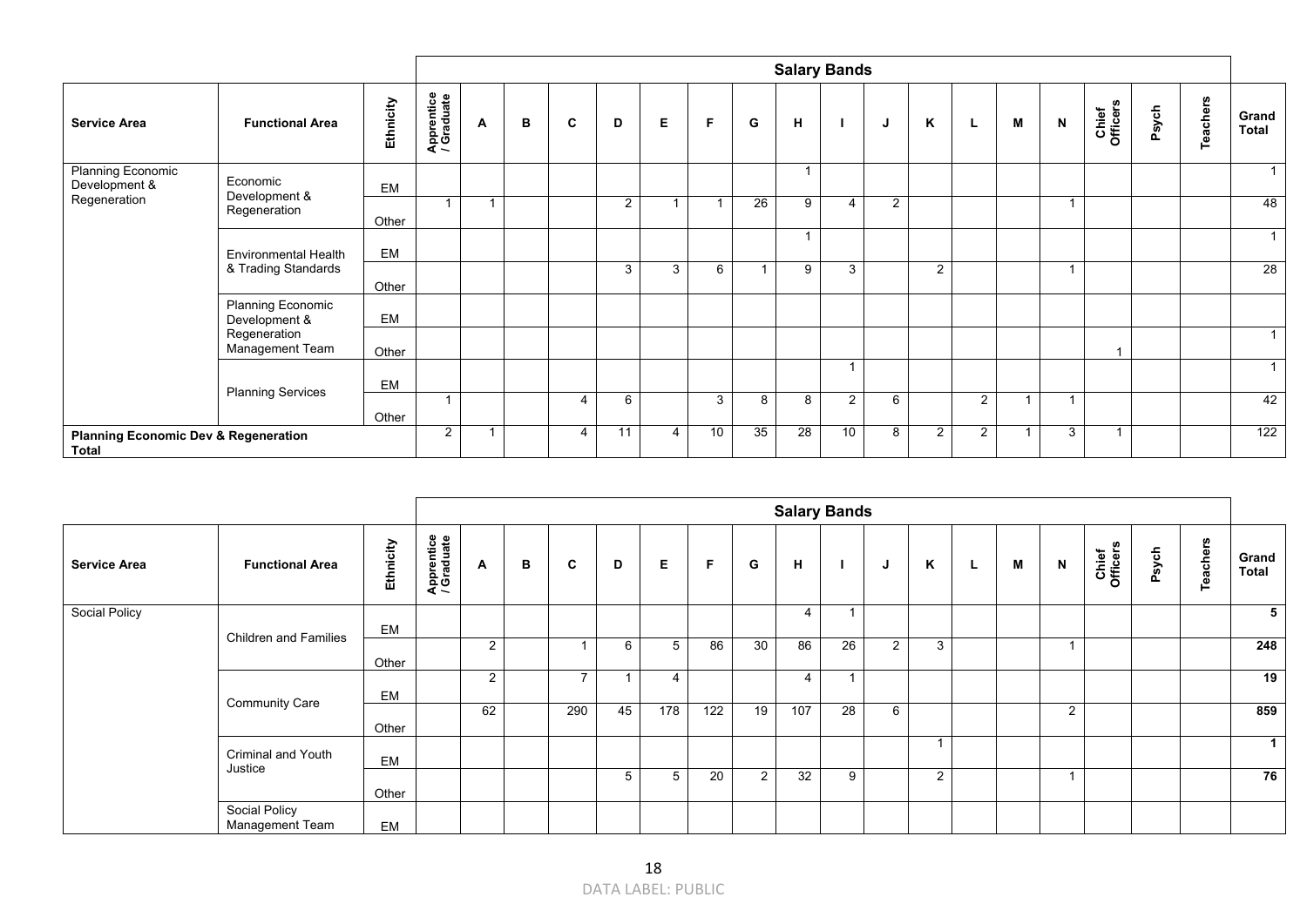|                            |                        |           |                                              |                      |    |      |     |      |     |     |     | <b>Salary Bands</b> |    |    |    |    |    |                               |        |                     |                |
|----------------------------|------------------------|-----------|----------------------------------------------|----------------------|----|------|-----|------|-----|-----|-----|---------------------|----|----|----|----|----|-------------------------------|--------|---------------------|----------------|
| <b>Service Area</b>        | <b>Functional Area</b> | Ethnicity | ntice<br>luate<br>릉<br>ω<br>ട ര<br>api<br>Ko | $\ddot{\phantom{1}}$ | в  | C.   | D   | Е.   | Е   | G   | н   |                     | J  | K  |    | М  | N  | <b>S</b><br>Chief<br>Officers | 듕<br>∽ | S<br>►<br>Ф<br>each | Grand<br>Total |
|                            |                        |           |                                              |                      |    |      |     |      |     |     |     |                     |    |    |    |    |    |                               |        |                     |                |
|                            |                        | Other     |                                              |                      |    |      |     |      |     |     |     |                     |    |    |    |    |    |                               |        |                     |                |
|                            |                        |           |                                              | 66                   |    | 298  | 57  | 192  | 228 | 51  | 233 | 65                  | ົ  | 12 |    |    |    |                               |        |                     | 1209           |
| <b>Social Policy Total</b> |                        |           |                                              |                      |    |      |     |      |     |     |     |                     |    |    |    |    |    |                               |        |                     |                |
|                            |                        |           | 45                                           | 685                  | 60 | 1222 | 980 | 1180 | 675 | 357 | 417 | 157                 | 35 | 28 | 11 | 14 | 16 | 10                            | 13     | 2305                | 8210           |
| <b>Grand Total</b>         |                        |           |                                              |                      |    |      |     |      |     |     |     |                     |    |    |    |    |    |                               |        |                     |                |